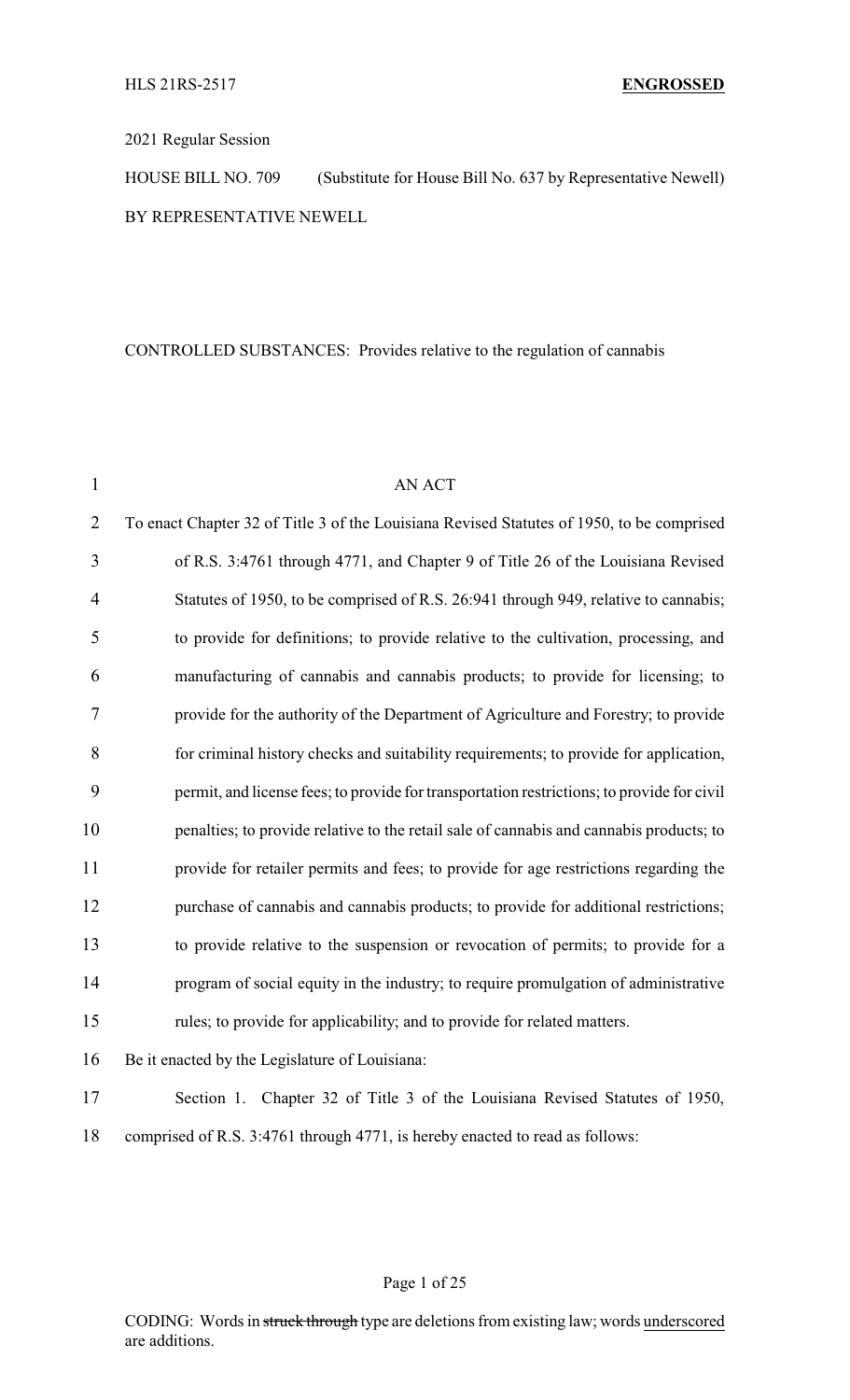| $\mathbf{1}$   | <b>CHAPTER 32. CANNABIS</b>                                                           |
|----------------|---------------------------------------------------------------------------------------|
| $\overline{2}$ | §4761. Purpose                                                                        |
| 3              | The Department of Agriculture and Forestry is hereby authorized to exercise           |
| $\overline{4}$ | regulatory authority over the cultivation, processing, and manufacturing of cannabis  |
| 5              | and cannabis products in Louisiana.                                                   |
| 6              | §4762. Social Equity in the Cannabis Industry                                         |
| 7              | A. It shall be the intent of the Legislature of Louisiana that there shall be no      |
| 8              | barriers to the entry, acceptance, or approval of applications or licensure for       |
| 9              | individuals and communities most adversely impacted by the enforcement of             |
| 10             | marijuana laws. In the interest of establishing a legal cannabis industry that is     |
| 11             | equitable and accessible to those most adversely impacted by the enforcement of       |
| 12             | drug-related laws in this state, including cannabis related laws, the Legislature of  |
| 13             | Louisiana finds and declares that a program of social equity should be established.   |
| 14             | The Legislature of Louisiana also finds and declares that individuals who have been   |
| 15             | arrested or incarcerated due to drug laws suffer long-lasting negative consequences,  |
| 16             | including impacts to employment, business ownership, housing, health, and long-       |
| 17             | term financial well-being. The Legislature of Louisiana declares that promotion of    |
| 18             | business ownership by individuals who have resided in areas of high poverty and       |
| 19             | high enforcement of cannabis-related laws furthers an equitable cannabis industry.    |
| 20             | Therefore, in the interest of remedying the harms resulting from the disproportionate |
| 21             | enforcement of cannabis-related laws, the Legislature of Louisiana finds and declares |
| 22             | that a cannabis equity program shall be developed and should offer, among other       |
| 23             | things, financial assistance and license application benefits to individuals most     |
| 24             | directly and adversely impacted by the enforcement of cannabis-related law who are    |
| 25             | interested in starting cannabis business establishments.                              |
| 26             | §4763. Definitions                                                                    |
| 27             | As used in this Chapter, the following terms shall have the following                 |
|                |                                                                                       |

meanings: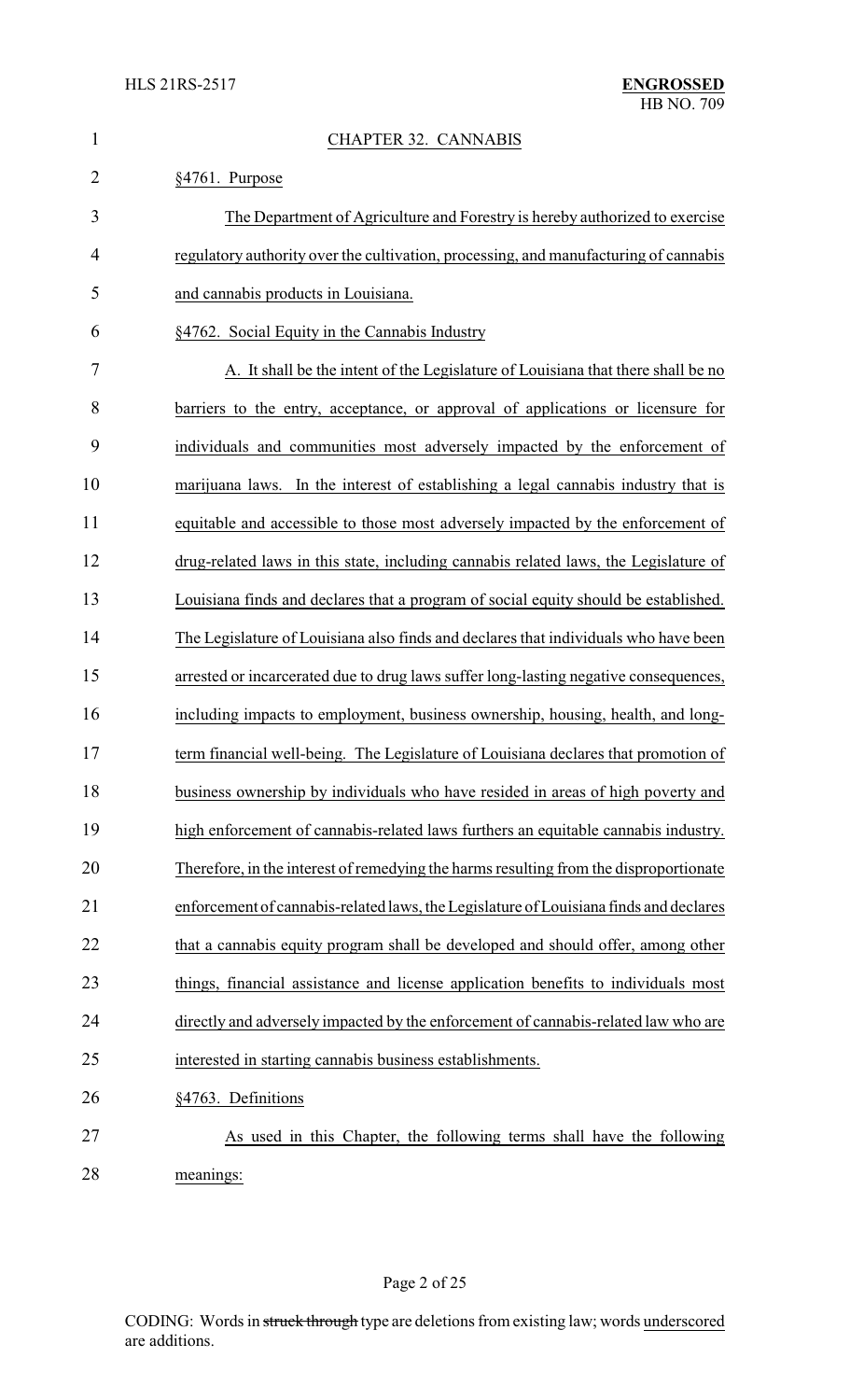| 1              | "Applicant" means a natural person, a corporation, limited liability<br>(1)               |
|----------------|-------------------------------------------------------------------------------------------|
| $\overline{2}$ | company, partnership, joint stock association, sole proprietorship, joint venture,        |
| 3              | business association, cooperative association, professional corporation, or any other     |
| 4              | legal entity or organization through which business is conducted that has applied to      |
| 5              | the Department of Agriculture and Forestry for a license to produce cannabis and          |
| 6              | cannabis products.                                                                        |
| 7              | "Bureau" means the Louisiana Bureau of Criminal Identification and                        |
| 8              | Information of the Department of Public Safety and Corrections, office of state           |
| 9              | police.                                                                                   |
| 10             | "Cannabis" means all parts of plants of the genus Cannabis, whether<br>(3)                |
| 11             | growing or not, the seeds thereof, the resin extracted from any part of such plant, and   |
| 12             | every compound, manufacture, salt, derivative, mixture, or preparation of such plant,     |
| 13             | its seeds or resin, but shall not include the mature stalks of such plant, fiber produced |
| 14             | from such stalks, oil or cake made from the seeds of such plant, any other compound,      |
| 15             | manufacture, salt, derivative, mixture, or preparation of such mature stalks (except      |
| 16             | the resin extracted therefrom), fiber, oil, or cake or the sterilized seed of such plant  |
| 17             | which is incapable of germination.                                                        |
| 18             | (4) "Cannabis equity applicant" means an applicant who has submitted, or                  |
| 19             | will submit, an application to engage in commercial cannabis activity through a           |
| 20             | production facility license and who meets the requirements of the cannabis equity         |
| 21             | program.                                                                                  |
| 22             | "Cannabis equity licensee" means a licensee who has been issued a<br>(5)                  |
| 23             | license by the Department of Agriculture and Forestry to produce cannabis and             |
| 24             | cannabis products and who meets the requirements of the state's cannabis equity           |
| 25             | program.                                                                                  |
| 26             | (6) "Cannabis equity program" means a program adopted or operated by the                  |
| 27             | state that focuses on inclusion and support of individuals in Louisiana's cannabis        |
| 28             | industry who are linked to populations or neighborhoods that were negatively or           |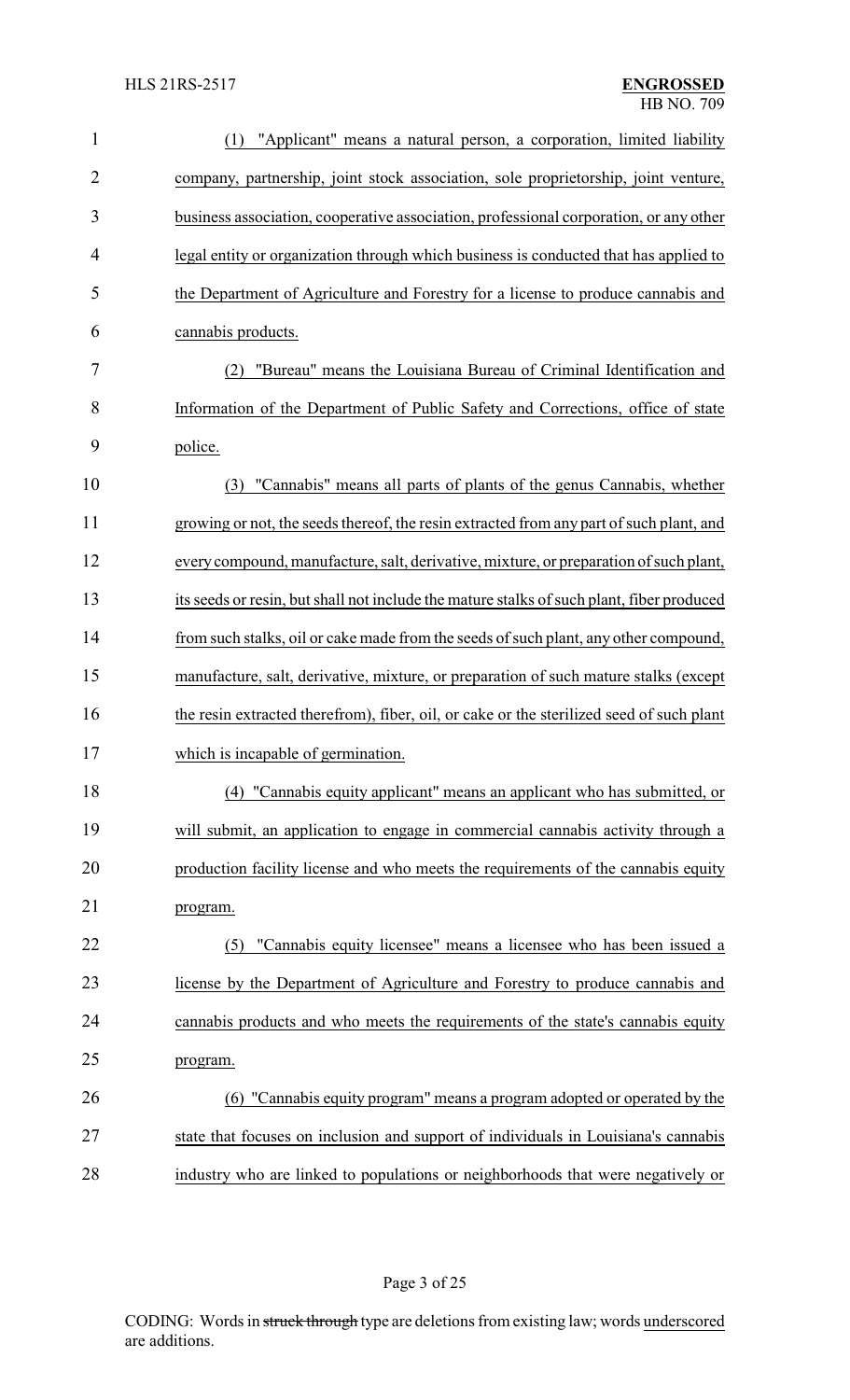| $\mathbf{1}$   | disproportionately impacted by cannabis criminalization. Cannabis equity programs     |
|----------------|---------------------------------------------------------------------------------------|
| $\overline{2}$ | may include but are not limited to the following types of services:                   |
| 3              | (a) Small business support services offering technical assistance to those            |
| 4              | persons from economically disadvantaged communities that experience high rates        |
| 5              | of poverty or communities most harmed by cannabis prohibition, determined by          |
| 6              | historically high rates of arrests or convictions for cannabis law violations.        |
| 7              | (b) Assistance in paying state regulatory and licensing fees.                         |
| 8              | (c) Assistance with the application process.                                          |
| 9              | (d) Assistance with regulatory compliance.                                            |
| 10             | "Commissioner" means the commissioner of the Department of<br>(7)                     |
| 11             | Agriculture and Forestry.                                                             |
| 12             | (8) "Criminal history record information" means information collected by              |
| 13             | state and federal criminal justice agencies on individuals consisting of identifiable |
| 14             | descriptions and notations of arrests, detentions, indictments, bills of information, |
| 15             | or any formal criminal charges, and any disposition arising therefrom, including      |
| 16             | sentencing, criminal correctional supervision, and release. It shall not include      |
| 17             | intelligence information gathered for investigatory purposes or any identification    |
| 18             | information which does not indicate involvement of the individual in the criminal     |
| 19             | justice system.                                                                       |
| 20             | (9) "Cultivate" or "cultivating" means planting, growing, and harvesting              |
| 21             | cannabis.                                                                             |
| 22             | (10) "Department" means the Department of Agriculture and Forestry.                   |
| 23             | "FBI" means the Federal Bureau of Investigation of the United States<br>(11)          |
| 24             | Department of Justice.                                                                |
| 25             | "Licensee" means a natural person, a corporation, limited liability<br>(12)           |
| 26             | company, partnership, joint stock association, sole proprietorship, joint venture,    |
| 27             | business association, cooperative association, professional corporation, or any other |
| 28             | legal entity or organization through which business is conducted that has been issued |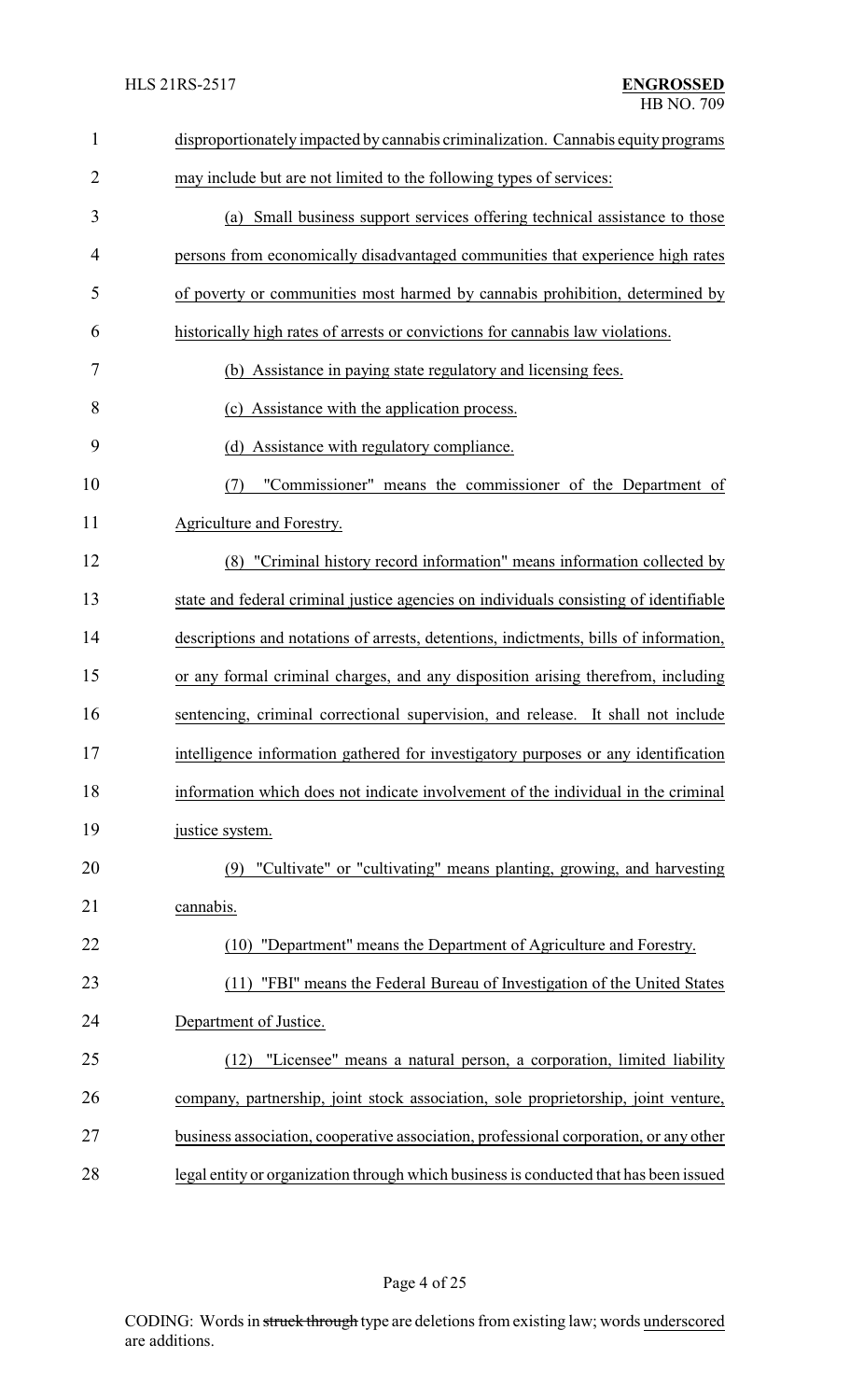| $\mathbf{1}$   | a license by the Department of Agriculture and Forestry to produce cannabis and        |
|----------------|----------------------------------------------------------------------------------------|
| $\overline{2}$ | cannabis products.                                                                     |
| 3              | "Licensure" means any license or permit that the department is<br>(13)                 |
| 4              | authorized to issue for the production of cannabis and cannabis products and the       |
| 5              | facility producing cannabis and cannabis products.                                     |
| 6              | (14) "Permit" means authorization issued by the department for a natural               |
| 7              | person to work for, or on behalf of, a licensee.                                       |
| 8              | (15) "Permittee" means a principle officer, board member, or member of the             |
| 9              | licensee or producer, or a person employed in the operation or supervision of the      |
| 10             | licensee's operation, including any individual whose employment duties directly        |
| 11             | relate to the growing, cultivating, harvesting, processing, weighing, labeling,        |
| 12             | packing, transporting, and selling of cannabis or cannabis products.                   |
| 13             | "Production facility" means a facility operating pursuant to a license<br>(16)         |
| 14             | issued by Department of Agriculture and Forestry to cultivate and process cannabis,    |
| 15             | manufacture cannabis products, package and label cannabis products, and sell           |
| 16             | cannabis to licensed retailers. A production facility shall not sell cannabis directly |
| 17             | to consumers.                                                                          |
| 18             | (17) "Retailer" means an entity licensed by the office of alcohol and tobacco          |
| 19             | control pursuant to R.S. 26:943 to purchase cannabis products from licensed            |
| 20             | production facilities and sell cannabis products to a consumer.                        |
| 21             | §4764. General requirements; prohibitions; testing; tracking                           |
| 22             | A. No person or entity shall cultivate, process, or manufacture cannabis or            |
| 23             | cannabis products without a license issued by the department pursuant to this          |
| 24             | Chapter.                                                                               |
| 25             | B. The department shall test the cannabis products in a facility approved by           |
| 26             | the department prior to the products being transported from a production facility to   |
| 27             | a licensed retailer.                                                                   |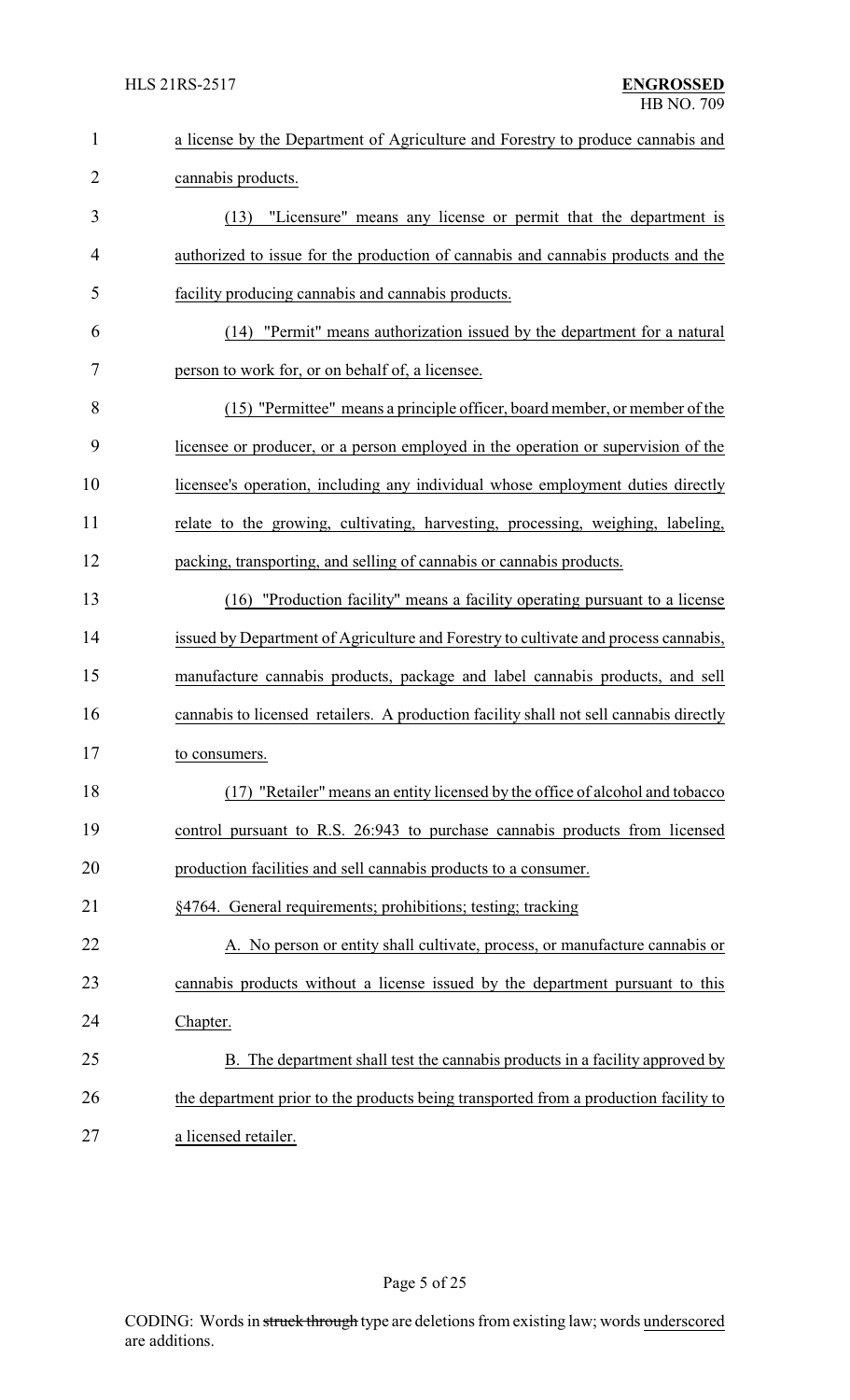| $\mathbf{1}$   | C. The department shall establish a seed-to-sale tracking system that tracks           |
|----------------|----------------------------------------------------------------------------------------|
| $\overline{2}$ | the cannabis from either the seed or immature plant stage until the product is sold to |
| 3              | a consumer by a licensed retailer.                                                     |
| 4              | §4765. Powers and duties of the commissioner                                           |
| 5              | A. In addition to the powers, duties, and responsibilities otherwise vested in         |
| 6              | the commissioner by law, the commissioner shall:                                       |
| 7              | (1) Adopt rules and regulations as are necessary to implement the provisions           |
| 8              | of this Chapter. The rules and regulations shall include but not be limited to:        |
| 9              | Criteria for licensure and procedures for the issuance, renewal,<br>(a)                |
| 10             | suspension, and revocation of licenses.                                                |
| 11             | (b) Application, license, permit, and testing fees.                                    |
| 12             | Security requirements for cultivation and product manufacturing<br>(c)                 |
| 13             | facilities.                                                                            |
| 14             | (d) Labeling and packaging requirements, including requirements for child              |
| 15             | resistant packaging, health and safety warnings, potency, and activation time.         |
| 16             | Health and safety regulations and standards for the cultivation of<br>(e)              |
| 17             | cannabis and the manufacturing of cannabis products, including pesticide use and       |
| 18             | allowable extraction methods.                                                          |
| 19             | Collect, administer, and disburse the proceeds of all fees, interest,<br>(2)           |
| 20             | penalties, and other monies collected pursuant to this Chapter.                        |
| 21             | (3) Administer and enforce the provisions of this Chapter and the rules and            |
| 22             | regulations adopted pursuant to this Chapter.                                          |
| 23             | (4) Develop sampling and testing procedures to ensure safety and verify the            |
| 24             | potency of cannabis cultivated and cannabis products manufactured pursuant to this     |
| 25             | Chapter.                                                                               |
| 26             | Enter facilities for the purpose of conducting inspections, collecting<br>(5)          |
| 27             | samples, testing, and examining and copying records.                                   |
| 28             | (6) Hold hearings on alleged violations of the provisions of this Chapter or           |
| 29             | of the rules and regulations adopted pursuant to this Chapter.                         |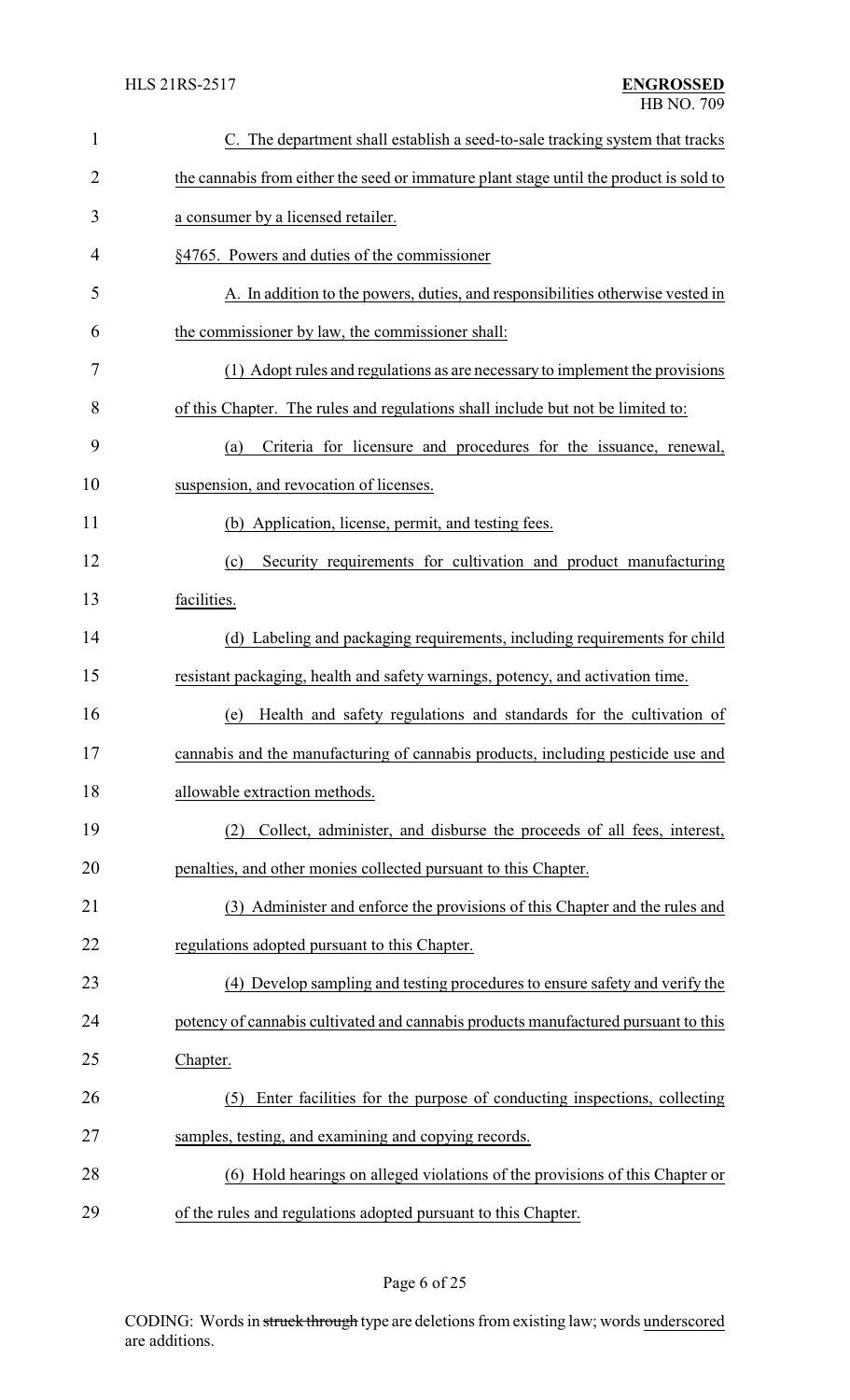| $\mathbf{1}$   | Impose civil penalties for violations of the orders issued pursuant to the             |
|----------------|----------------------------------------------------------------------------------------|
| $\overline{2}$ | provisions of this Chapter or of the rules and regulations adopted pursuant to this    |
| 3              | Chapter.                                                                               |
| 4              | (8) Seek and obtain injunctive or other civil relief to restrain and prevent           |
| 5              | violations of this Chapter, rules and regulations adopted pursuant to this Chapter, or |
| 6              | orders and rulings issued pursuant to this Chapter.                                    |
| 7              | Institute civil proceedings to enforce the orders or rulings of the<br>(9)             |
| 8              | commissioner, collect any fees, fines, penalties, or costs due under this Chapter or   |
| 9              | to otherwise enforce the provisions of this Chapter or rules and regulations adopted   |
| 10             | pursuant to this Chapter.                                                              |
| 11             | (10) Appoint and employ all personnel necessary for the efficient and proper           |
| 12             | administration of this Chapter.                                                        |
| 13             | §4766. Licensure requirements; authorization to obtain criminal history record         |
| 14             | information                                                                            |
| 15             | A.(1) The Department of Agriculture and Forestry shall develop an annual,              |
| 16             | nontransferable production facility license for the cultivation, processing, and       |
| 17             | manufacturing of cannabis and cannabis products.                                       |
| 18             | (a) The department shall limit the number of licenses granted in the state to          |
| 19             | no more than ten licenses. Once the maximum number of licenses have been issued,       |
| 20             | the department shall only issue new licenses after a current license is either revoked |
| 21             | or not renewed or with legislative approval. The department shall issue any            |
| 22             | approved new licenses in accordance with the criteria and procedures outlined in this  |
| 23             | Section.                                                                               |
| 24             | The department shall develop rules in accordance with the<br>(b)                       |
| 25             | Administrative Procedure Act to ensure the number of production facilities are         |
| 26             | equally distributed geographically throughout the state. The department shall use,     |
| 27             | at a minimum, the following criteria to develop such rules for issuing licenses:       |
| 28             | (i) Population distribution of the state.                                              |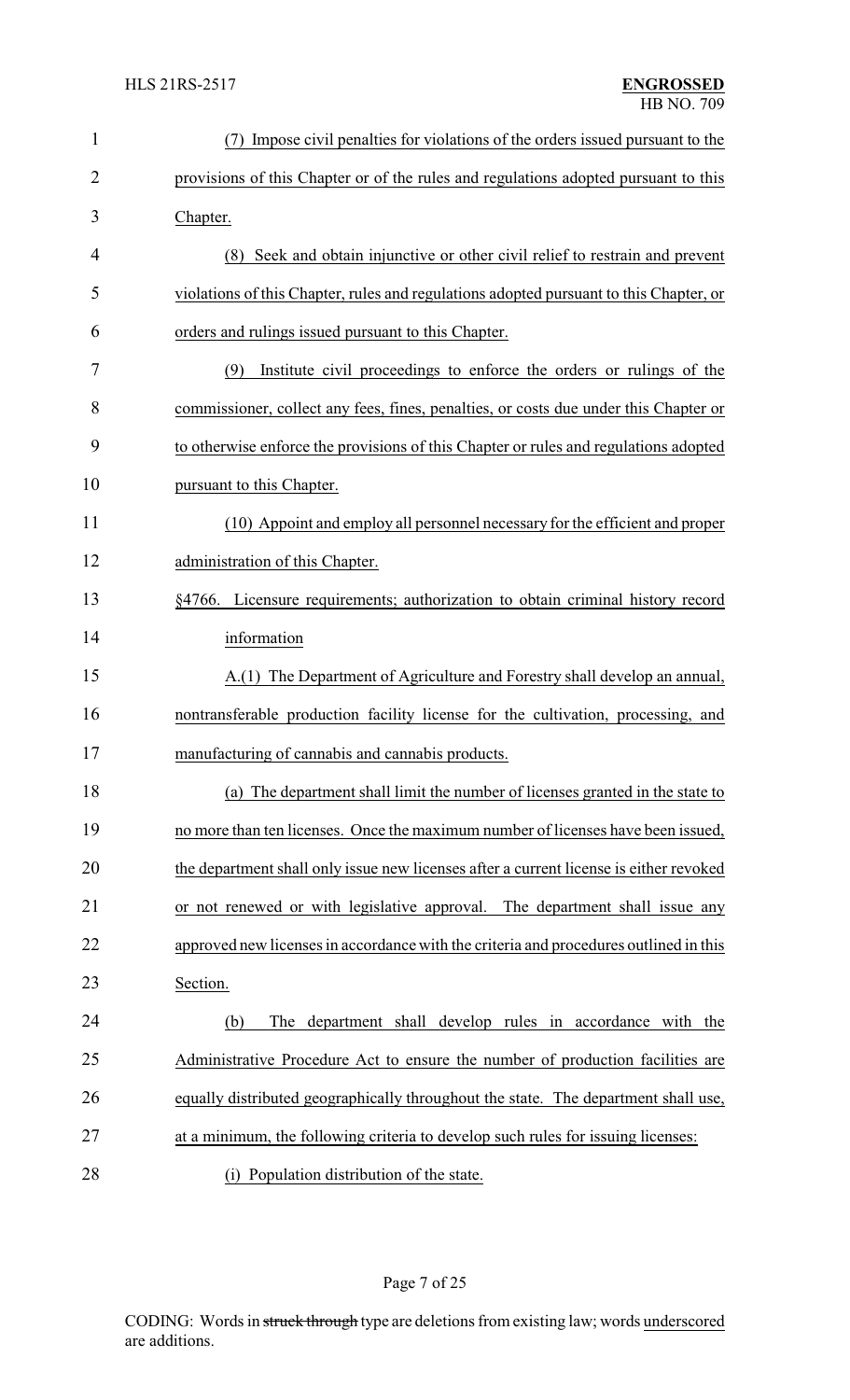| $\mathbf{1}$   | (ii) Issuance of at least one license to a cannabis equity applicant qualified             |
|----------------|--------------------------------------------------------------------------------------------|
| $\overline{2}$ | under the cannabis equity program for every one license issued to a non cannabis           |
| 3              | equity applicant.                                                                          |
| 4              | Preference to applicants who have resided in this state or owned the<br>(iii)              |
| 5              | property on which the production facility will be located for at least five years prior    |
| 6              | to the effective date of this Chapter and shall have a stake of at least fifty-one percent |
| 7              | ownership in the license.                                                                  |
| 8              | (c) No production facility shall be located in a "drug free zone" as defined               |
| 9              | in R.S. $17:405(A)$ .                                                                      |
| 10             | (d) No licensee shall sell or transfer their license to another person that has            |
| 11             | not been a Louisiana resident for at least five years prior to the sale or transfer or to  |
| 12             | an entity that does not have an ownership group made up of at least fifty-one percent      |
| 13             | of Louisiana residents residing in the state at least five years prior to the sale or      |
| 14             | transfer.                                                                                  |
| 15             | (2) Any license awarded pursuant to this Section shall not exceed five years.              |
| 16             | B. As a condition of eligibility, the department shall require an applicant to             |
| 17             | do the following:                                                                          |
| 18             | (1) Submit a full set of fingerprints, in a form and manner prescribed by the              |
| 19             | department.                                                                                |
| 20             | (2) Permit the department to request and obtain state and national criminal                |
| 21             | history record information on the applicant.                                               |
| 22             | C. Prior to entering into any contract, memorandum of understanding, or                    |
| 23             | cooperative endeavor agreement with a licensee, a subcontractor shall also comply          |
| 24             | with the conditions of eligibility contained in Subsection B of this Section in order      |
| 25             | to receive contract approval from the department.                                          |
| 26             | D. In accordance with the provisions and procedure prescribed by this                      |
| 27             | Section, the department shall request and obtain state and national criminal history       |
| 28             | record information from the bureau and the FBI relative to any applicant for               |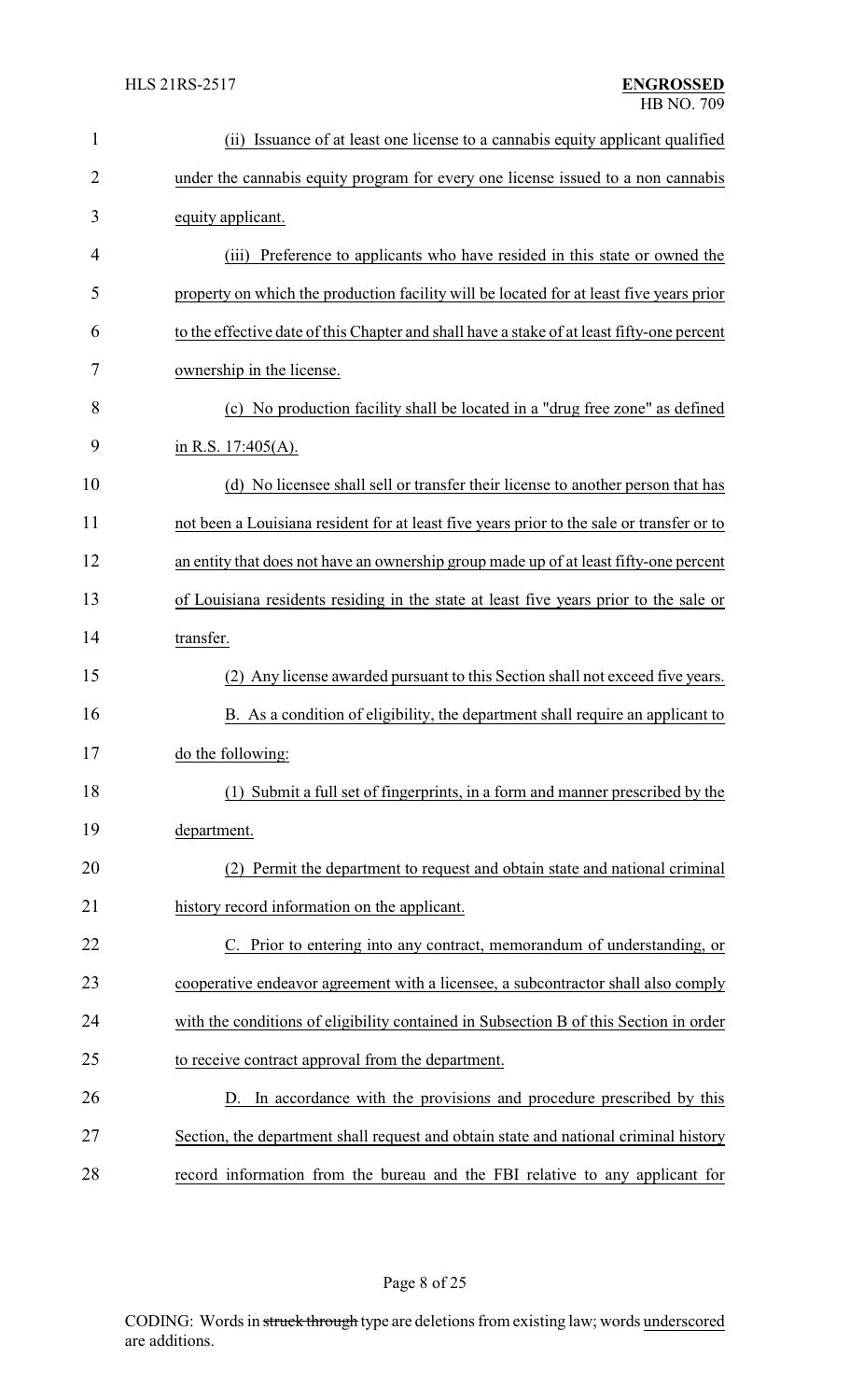| $\mathbf{1}$   | licensure whose fingerprints the department has obtained pursuant to this Section for  |
|----------------|----------------------------------------------------------------------------------------|
| $\overline{2}$ | the purpose of determining the applicant's suitability and eligibility for licensure.  |
| 3              | E. Upon request by the department and upon submission of an applicant's                |
| 4              | fingerprints, and such other identifying information as may be required, the bureau    |
| 5              | shall survey its criminal history records and identification files and make a          |
| 6              | simultaneous request of the FBI for similar or related information from other          |
| 7              | jurisdictions. The bureau may charge the applicant a reasonable processing fee for     |
| 8              | conducting and reporting on any such search.                                           |
| 9              | §4767. Suitability requirements                                                        |
| 10             | A. The department shall not grant any license or issue any other contract              |
| 11             | approval pursuant to the provisions of this Chapter if the applicant or subcontractor  |
| 12             | or any officer, director, or any person having a five percent or more economic         |
| 13             | interest in the entity seeking licensure or contract approval has been disqualified on |
| 14             | the basis of the following criteria:                                                   |
| 15             | (1) Has been convicted or entered a plea of guilty or nolo contendere for any          |
| 16             | of the following:                                                                      |
| 17             | (a) Theft or attempted theft, illegal possession of stolen things, or any              |
| 18             | offense or attempt involving the misappropriation of property or funds within five     |
| 19             | years from the date of application.                                                    |
| 20             | (b) Any offense involving fraud or attempted fraud or false statements or              |
| 21             | declarations within five years from the date of application.                           |
| 22             | (c) A crime of violence as defined in R.S. $14:2(B)$ .                                 |
| 23             | (d) Any offense involving Schedule I narcotics, provided the offense was not           |
| 24             | marijuana related.                                                                     |
| 25             | There is a current prosecution or pending charge against the person in<br>(2)          |
| 26             | any jurisdiction for any offense listed in Paragraph (1) of this Subsection.           |
| 27             | The applicant or any person required to be suitable pursuant to this<br>(3)            |
| 28             | Section fails to provide information and documentation to reveal any fact material     |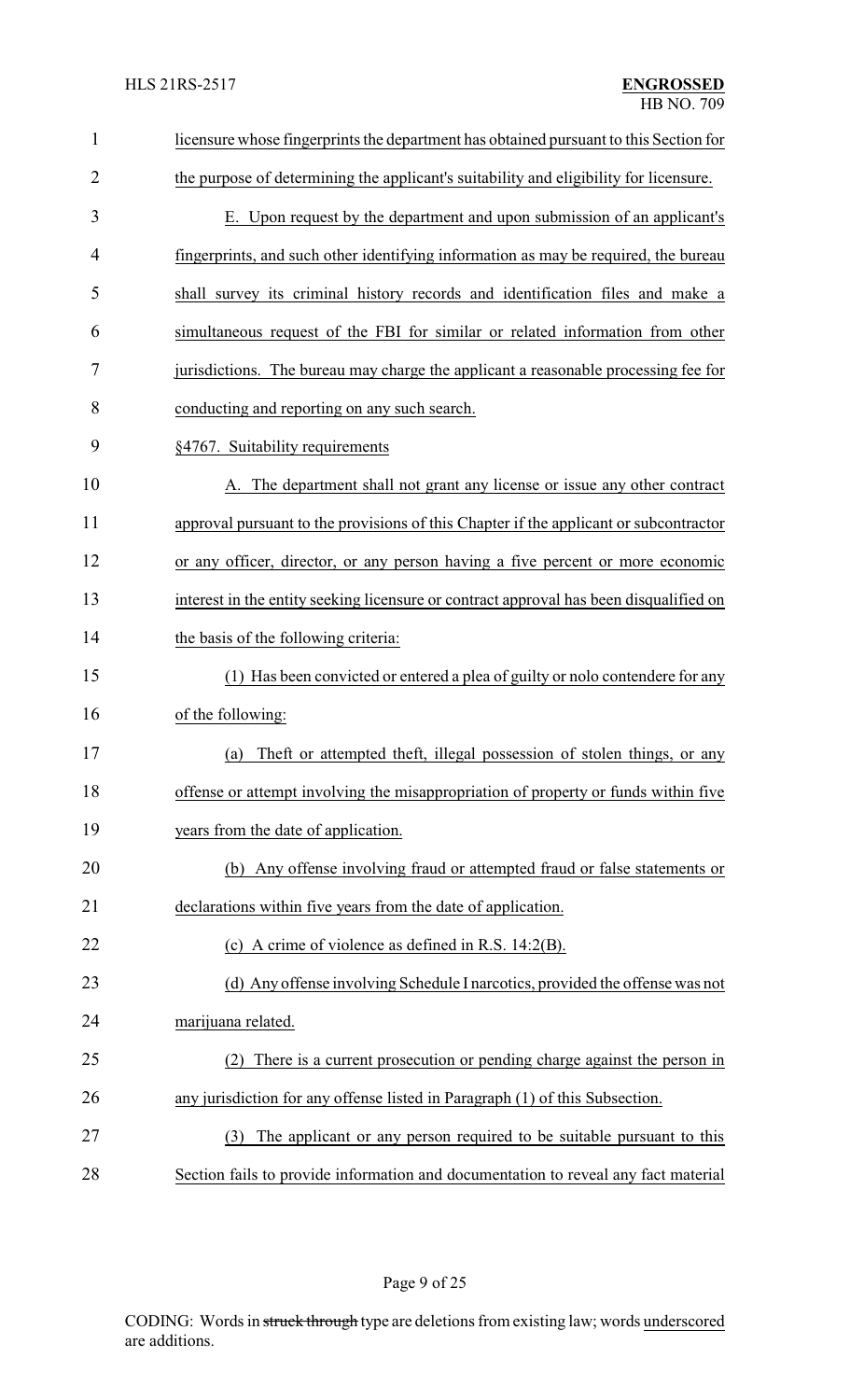| $\mathbf{1}$   | to a suitability determination or supplies information which is untrue or misleading    |
|----------------|-----------------------------------------------------------------------------------------|
| $\overline{2}$ | as to a material fact pertaining to the suitability criteria.                           |
| 3              | B. No person shall obtain a license pursuant to this Section if the applicant,          |
| 4              | subcontractor, or any of the service providers in the chain of subcontractors, is       |
| 5              | owned wholly or in part by any state employee or member of a state employee's           |
| 6              | immediate family, including but not limited to any legislator, statewide public         |
| 7              | official, university or community or technical college employee, Louisiana State        |
| 8              | University Agricultural Center employee, or Southern University Agricultural Center     |
| 9              | employee. For the purposes of this Paragraph, "immediate family" has the same           |
| 10             | meaning as provided in R.S. 42:1102.                                                    |
| 11             | C. No person licensed pursuant to this Section shall give or receive anything           |
| 12             | of value in connection with any contract, memorandum of understanding, or               |
| 13             | cooperative endeavor agreement executed pursuant to this Section except the value       |
| 14             | that is expressed in the contract, memorandum of understanding, or cooperative          |
| 15             | endeavor agreement.                                                                     |
| 16             | D. Any contract, memorandum of understanding, or cooperative endeavor                   |
| 17             | agreement entered into with any licensee or subcontractor pursuant to this Section      |
| 18             | shall be a public record subject to disclosure pursuant to the Public Records Law,      |
| 19             | R.S. 44:1 et seq.                                                                       |
| 20             | §4768. Fees; disposition of funds                                                       |
| 21             | A. The department shall establish fees to be paid by an applicant.                      |
| 22             | (1) The application fee shall not exceed two thousand five hundred dollars.             |
| 23             | The application fee shall be nonrefundable.                                             |
| 24             | The application fee shall be payable to the department upon submission                  |
| 25             | of the application.                                                                     |
| 26             | B. The department shall collect a suitability fee to be paid to the office of           |
| 27             | state police, gaming division to investigate the applicant once chosen as the licensee. |
| 28             | C. The department shall establish a production facility license fee to be paid          |
| 29             | by the licensee in accordance with the following:                                       |

# Page 10 of 25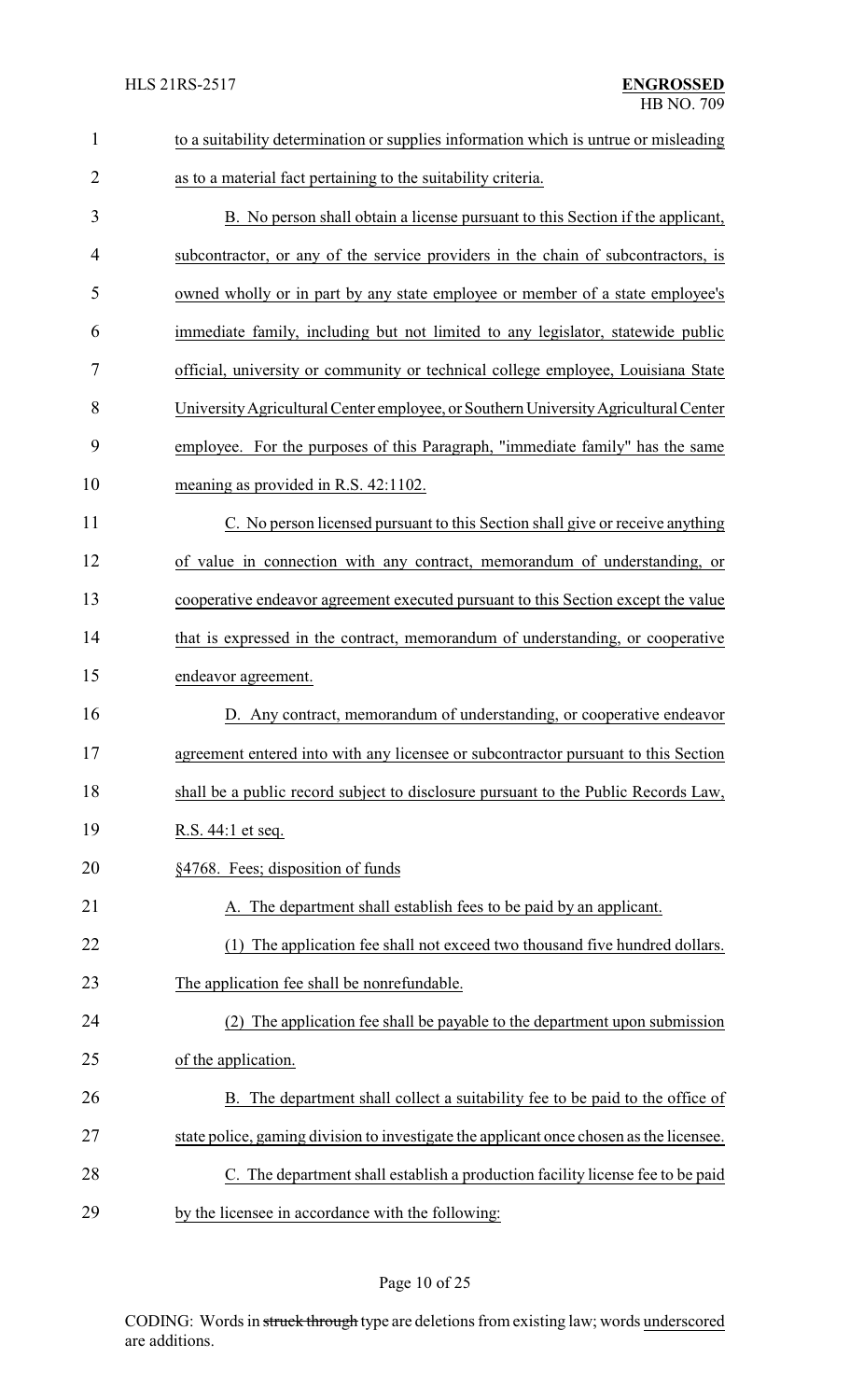| $\mathbf{1}$   | The license fee shall not exceed one hundred thousand dollars.<br>(1)                    |
|----------------|------------------------------------------------------------------------------------------|
| 2              | The license fee shall be paid annually to the department.<br>(2)                         |
| 3              | A cannabis equity licensee may apply to the Louisiana Agriculture<br>D.                  |
| $\overline{4}$ | Finance Authority for a loan equal to seventy-five percent of the cost of the initial    |
| 5              | license. The Louisiana Agriculture Finance Authority shall make the funds for this       |
| 6              | loan available provided that adequate funds exist. A cannabis equity licensee shall      |
| 7              | pay back the total amount of the loan to the Louisiana Agriculture Finance Authority     |
| 8              | within three years from the date the license is issued. If the cannabis equity licensee  |
| 9              | fails to pay back the loan in full within the requisite time period the department shall |
| 10             | revoke the license.                                                                      |
| 11             | The department shall establish a permit fee to be paid for a person<br>Е.                |
| 12             | employed in the operation or supervision of the licensee's operation in accordance       |
| 13             | with the following:                                                                      |
| 14             | The permit fee shall not exceed fifty dollars.<br>(1)                                    |
| 15             | The permit fee shall be payable annually to the department.<br>(2)                       |
| 16             | The department shall establish a transportation carrier fee to be paid for<br>F.         |
| 17             | a person employed in transporting cannabis or cannabis products in accordance with       |
| 18             | the following:                                                                           |
| 19             | The transportation carrier fee shall not exceed two hundred and fifty                    |
| 20             | dollars.                                                                                 |
| 21             | The permit fee shall be payable annually to the department.                              |
| 22             | G. All fees collected and retained by the department shall be used to fund the           |
| 23             | expenses relating to the regulation and control of cannabis and cannabis products as     |
| 24             | provided for in this Chapter.                                                            |
| 25             | §4769. Transportation of cannabis                                                        |
| 26             | A. A licensee shall only be allowed to transport cannabis or cannabis                    |
| 27             | products to the following locations:                                                     |
| 28             | From its production facility to a testing facility approved by the<br>(1)                |
| 29             | department pursuant to this Chapter.                                                     |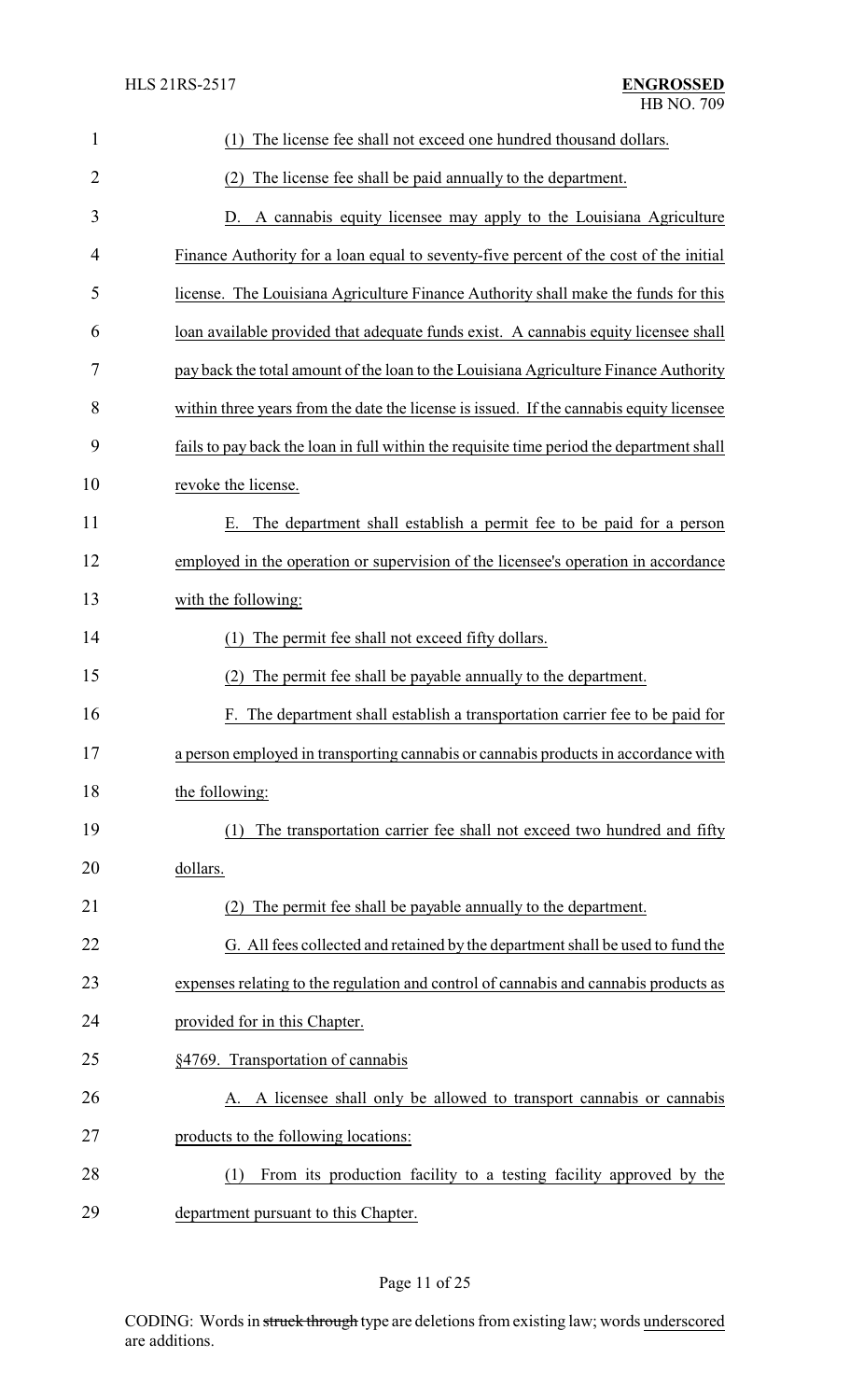| $\mathbf{1}$   | From its production facility to a licensed retailer.                                     |
|----------------|------------------------------------------------------------------------------------------|
| $\overline{2}$ | When a specific nonroutine transport request from the licensee is<br>(3)                 |
| 3              | approved in writing by the department.                                                   |
| 4              | B. Any licensee using an employee of the business or contracting with an                 |
| 5              | outside carrier for the purpose of this Section shall first have the employee or outside |
| 6              | carrier approved by the department in accordance with the procedures for a               |
| 7              | subcontractor under this Chapter.                                                        |
| 8              | §4770. Civil penalties                                                                   |
| 9              | A. Any person who violates any provision of this Chapter, or any rule or                 |
| 10             | regulation adopted pursuant to this Chapter, shall be subject to a civil penalty of not  |
| 11             | more than fifty thousand dollars for each act of violation and for each day of           |
| 12             | violation. Each day on which a violation occurs shall constitute a separate offense.     |
| 13             | B. Civil penalties may be assessed only by a ruling of the commissioner                  |
| 14             | based upon an adjudicatory hearing held in accordance with the provisions of the         |
| 15             | Administrative Procedure Act and this Chapter.                                           |
| 16             | Therapeutic marijuana; issuance of licenses to therapeutic marijuana<br>§4771.           |
| 17             | production facilities                                                                    |
| 18             | A. Nothing in this Chapter shall be construed to limit any privileges or rights          |
| 19             | of a medical marijuana patient or production facility as provided by R.S. 40:966(F)      |
| 20             | and 1046.                                                                                |
| 21             | Notwithstanding any provision of R.S. 3:4766 through 4768, the<br>B.                     |
| 22             | department shall issue a cannabis production facility license to each entity that,       |
| 23             | pursuant to R.S. 40:1046, participated in a competitive public bid process and was       |
| 24             | awarded and entered into a contract with either the Louisiana State University           |
| 25             | Agricultural Center or the Southern University Agricultural Center for the               |
| 26             | cultivation, extraction, and production of therapeutic cannabis in Louisiana without     |
| 27             | necessity of an application for license. The department shall issue the licenses to the  |
| 28             | entity free of charge.                                                                   |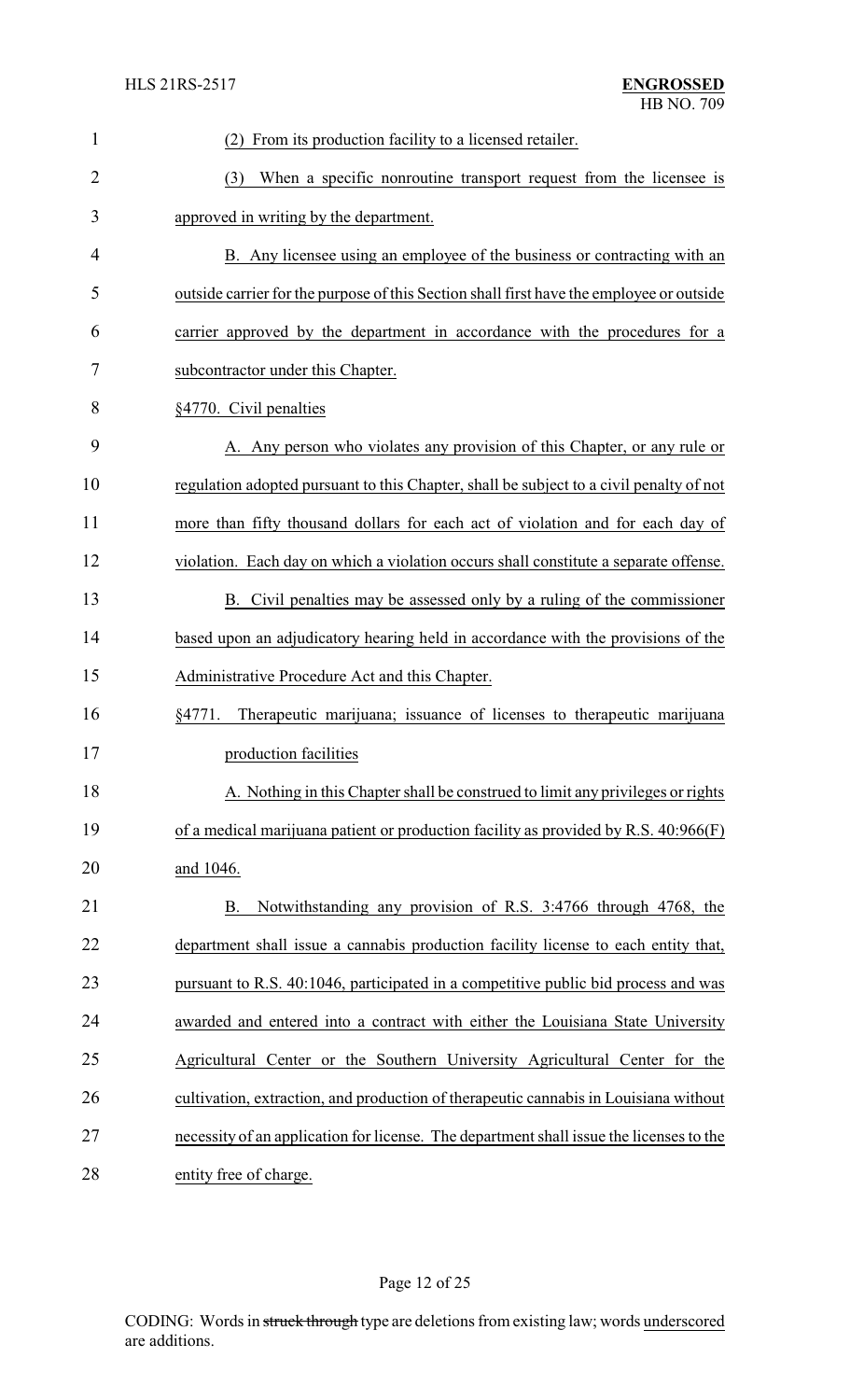| $\mathbf{1}$   | Section 2. Chapter 9 of Title 26 of the Louisiana Revised Statutes of 1950,           |  |
|----------------|---------------------------------------------------------------------------------------|--|
| $\overline{2}$ | comprised of R.S. 26:941 through 949, is hereby enacted to read as follows:           |  |
| 3              | CHAPTER 9. CANNABIS AND CANNABIS PRODUCTS                                             |  |
| 4              | §941. Social Equity in the Cannabis Industry                                          |  |
| 5              | A. It shall be the intent of the Legislature of Louisiana that there shall be no      |  |
| 6              | barriers to the entry, acceptance or approval of applications or licensure for        |  |
| 7              | individuals and communities most adversely impacted by the enforcement of             |  |
| 8              | marijuana laws. In the interest of establishing a legal cannabis industry that is     |  |
| 9              | equitable and accessible to those most adversely impacted by the enforcement of       |  |
| 10             | drug-related laws in this state, including cannabis related laws, the Legislature of  |  |
| 11             | Louisiana finds and declares that a program of social equity should be established.   |  |
| 12             | The Legislature of Louisiana also finds and declares that individuals who have been   |  |
| 13             | arrested or incarcerated due to drug laws suffer long-lasting negative consequences,  |  |
| 14             | including impacts to employment, business ownership, housing, health, and long-       |  |
| 15             | term financial well-being. The Legislature of Louisiana declares that promotion of    |  |
| 16             | business ownership by individuals who have resided in areas of high poverty and       |  |
| 17             | high enforcement of cannabis-related laws furthers an equitable cannabis industry.    |  |
| 18             | Therefore, in the interest of remedying the harms resulting from the disproportionate |  |
| 19             | enforcement of cannabis-related laws, the Legislature of Louisiana finds and declares |  |
| 20             | that a cannabis equity program shall be developed and should offer, among other       |  |
| 21             | things, financial assistance and license application benefits to individuals most     |  |
| 22             | directly and adversely impacted by the enforcement of cannabis-related law who are    |  |
| 23             | interested in starting cannabis business establishments.                              |  |
| 24             | §942. Definitions                                                                     |  |
| 25             | "Applicant" means a natural person, a corporation, limited liability<br>(1)           |  |
| 26             | company, partnership, joint stock association, sole proprietorship, joint venture,    |  |
| 27             | business association, cooperative association, professional corporation, or any other |  |
| 28             | legal entity or organization through which business is conducted that has applied to  |  |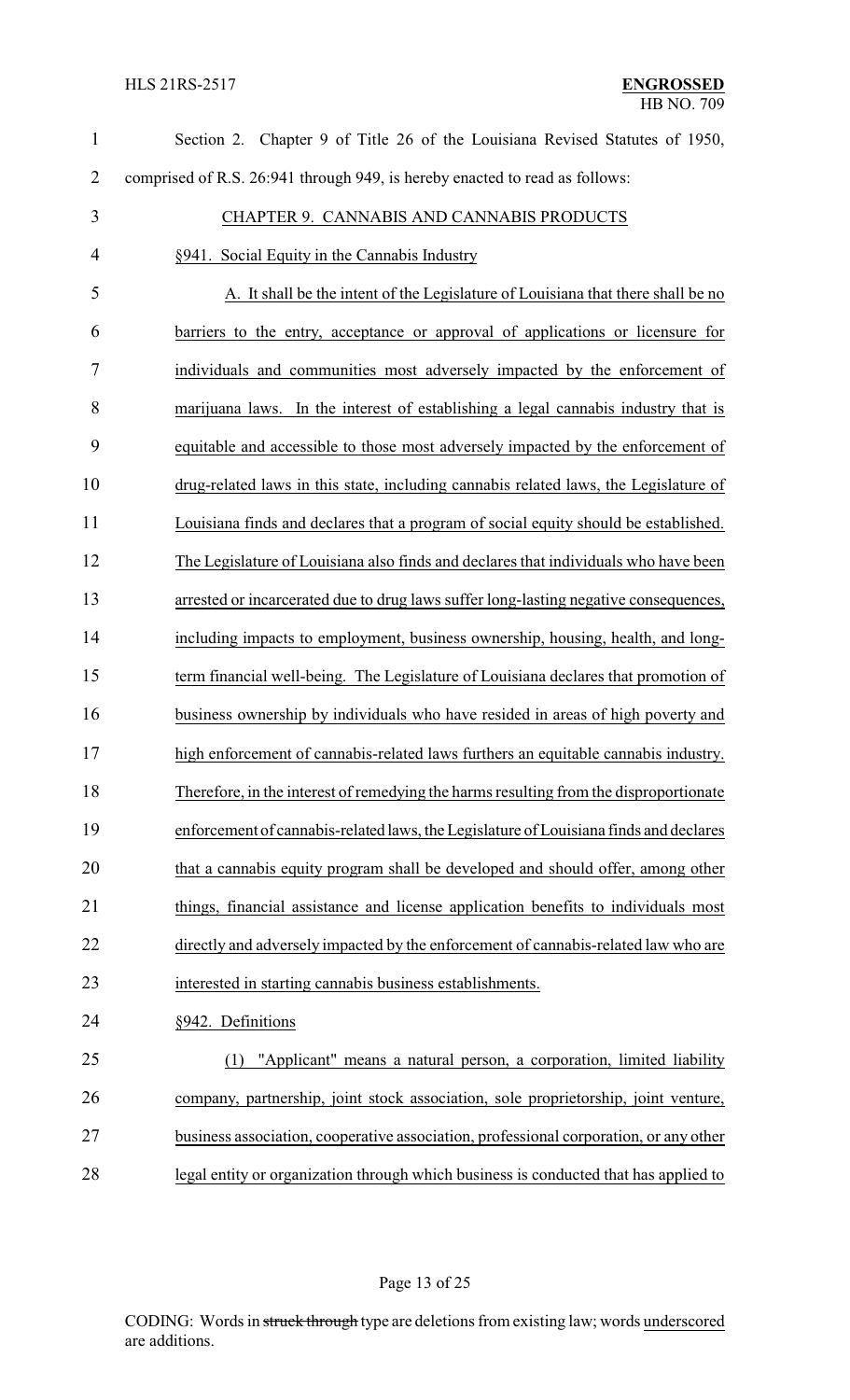| $\mathbf{1}$ | the office of alcohol and tobacco control within the Department of Revenue for a          |
|--------------|-------------------------------------------------------------------------------------------|
| 2            | cannabis retailer permit.                                                                 |
| 3            | "Bureau" means the Louisiana Bureau of Criminal Identification and<br>(2)                 |
| 4            | Information of the Department of Public Safety and Corrections, office of state           |
| 5            | police.                                                                                   |
| 6            | "Cannabis" means all parts of plants of the genus Cannabis, whether<br>(3)                |
| 7            | growing or not, the seeds thereof, the resin extracted from any part of such plant, and   |
| 8            | every compound, manufacture, salt, derivative, mixture, or preparation of such plant,     |
| 9            | its seeds or resin, but shall not include the mature stalks of such plant, fiber produced |
| 10           | from such stalks, oil or cake made from the seeds of such plant, any other compound,      |
| 11           | manufacture, salt, derivative, mixture, or preparation of such mature stalks (except      |
| 12           | the resin extracted therefrom), fiber, oil, or cake or the sterilized seed of such plant  |
| 13           | which is incapable of germination.                                                        |
| 14           | (4) "Cannabis retailer" means any person, other than a wholesaler, who sells,             |
| 15           | offers for sale, exposes for sale, or has in his possession for sale or distribution any  |
| 16           | cannabis in any quantity.                                                                 |
| 17           | (5) "Commissioner" means the commissioner of alcohol and tobacco control                  |
| 18           | who shall be the assistant secretary of the office of alcohol and tobacco control in the  |
| 19           | Department of Revenue.                                                                    |
| 20           | (6) "Criminal history record information" means information collected by                  |
| 21           | state and federal criminal justice agencies on individuals consisting of identifiable     |
| 22           | descriptions and notations of arrests, detentions, indictments, bills of information,     |
| 23           | or any formal criminal charges, and any disposition arising therefrom, including          |
| 24           | sentencing, criminal correctional supervision, and release. It shall not include          |
| 25           | intelligence information gathered for investigatory purposes or any identification        |
| 26           | information which does not indicate involvement of the individual in the criminal         |
| 27           | justice system.                                                                           |
| 28           | (7) "Department" means the office of alcohol and tobacco control within the               |
| 29           | Department of Revenue.                                                                    |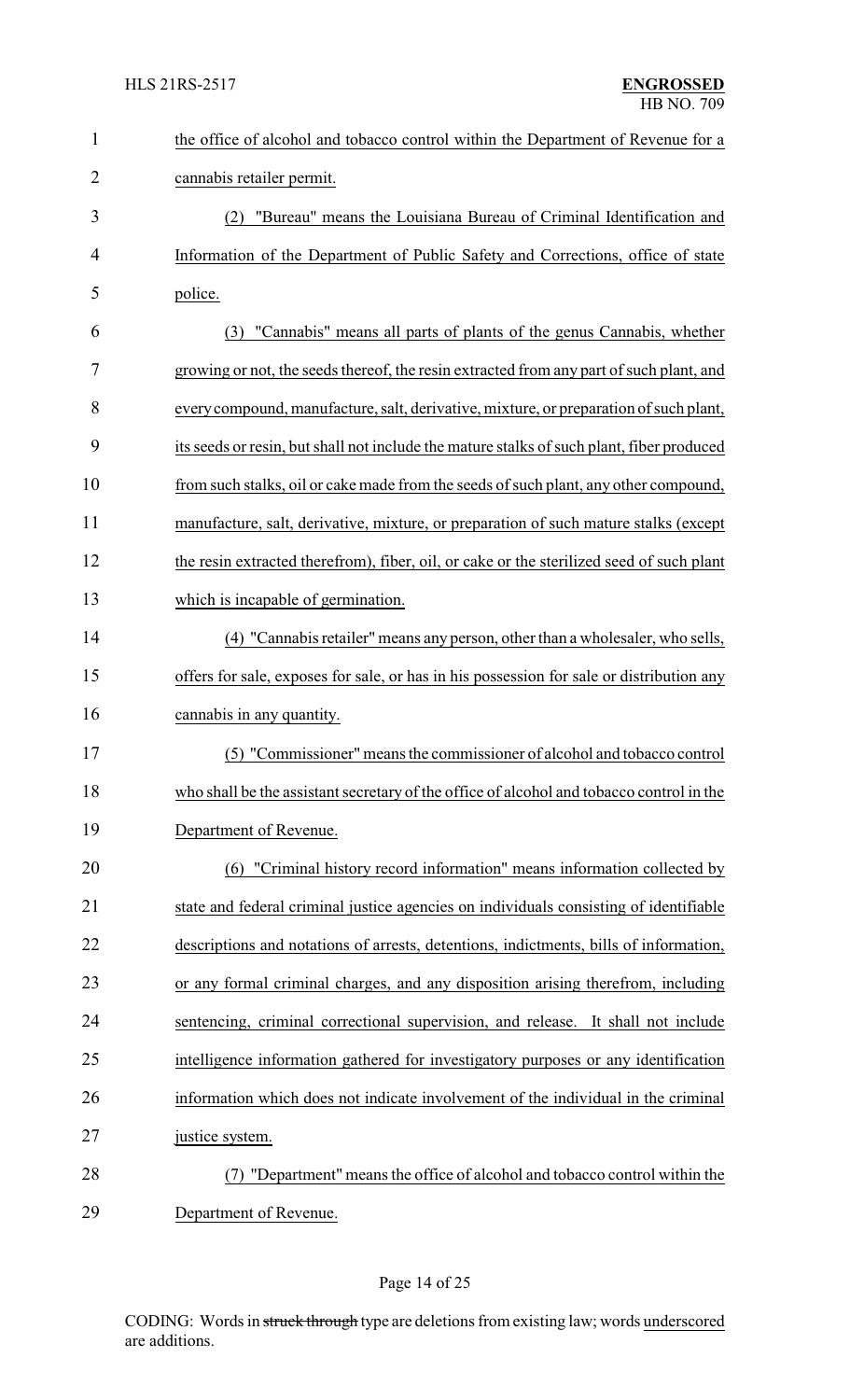| $\mathbf{1}$   | "FBI" means the Federal Bureau of Investigation of the United States<br>(8)              |
|----------------|------------------------------------------------------------------------------------------|
| $\overline{2}$ | Department of Justice.                                                                   |
| 3              | (9) "Production facility" means a person who sells cannabis and cannabis                 |
| 4              | products to a licensed cannabis retailer exclusively, within the state, who conducts     |
| 5              | a bona fide wholesale business and maintains a warehouse or warehouses for the           |
| 6              | storage and warehousing of cannabis and cannabis products in the area where              |
| 7              | domiciled and licensed by the state, and conducts and maintains systematic and           |
| 8              | regular solicitations, distribution, deliveries, and sales of cannabis and cannabis      |
| 9              | products to licensed retail dealers located within the boundary of this state.           |
| 10             | §943. Permits                                                                            |
| 11             | The commissioner shall issue, as authorized by this Chapter, a<br>A(1)                   |
| 12             | cannabis retailer permit and shall adopt rules and regulations that specify the          |
| 13             | identifying information that is required to appear on the face of each permit. Prior     |
| 14             | to selling, offering for sale, exposing for sale, or possessing for sale or distribution |
| 15             | cannabis in any quantity, a person shall obtain a permit in accordance with the          |
| 16             | provisions of this Section.                                                              |
| 17             | (2) The commissioner shall develop rules for issuing retailer permits in                 |
| 18             | accordance with the Administrative Procedures Act to ensure the number of retailers      |
| 19             | are equally distributed amongst each region of the state in accordance with this         |
| 20             | Section. The department shall use, at a minimum, the following criteria to develop       |
| 21             | such rules for issuing permits:                                                          |
| 22             | (a) Population distribution of each region.                                              |
| 23             | (b) Preference to applicants residing in an area with a disproportionately high          |
| 24             | number of nonviolent marijuana drug arrests and convictions.                             |
| 25             | (c) Preference to applicants who have resided in the state for at least five             |
| 26             | years prior to the effective date of this Chapter.                                       |
| 27             | The commissioner shall issue a total of forty permits statewide, with<br>B(1)            |
| 28             | no more than five permits issued for any one geographic area covering the eight          |
| 29             | regional planning commissions created pursuant to Subparts C and F of Part IV of         |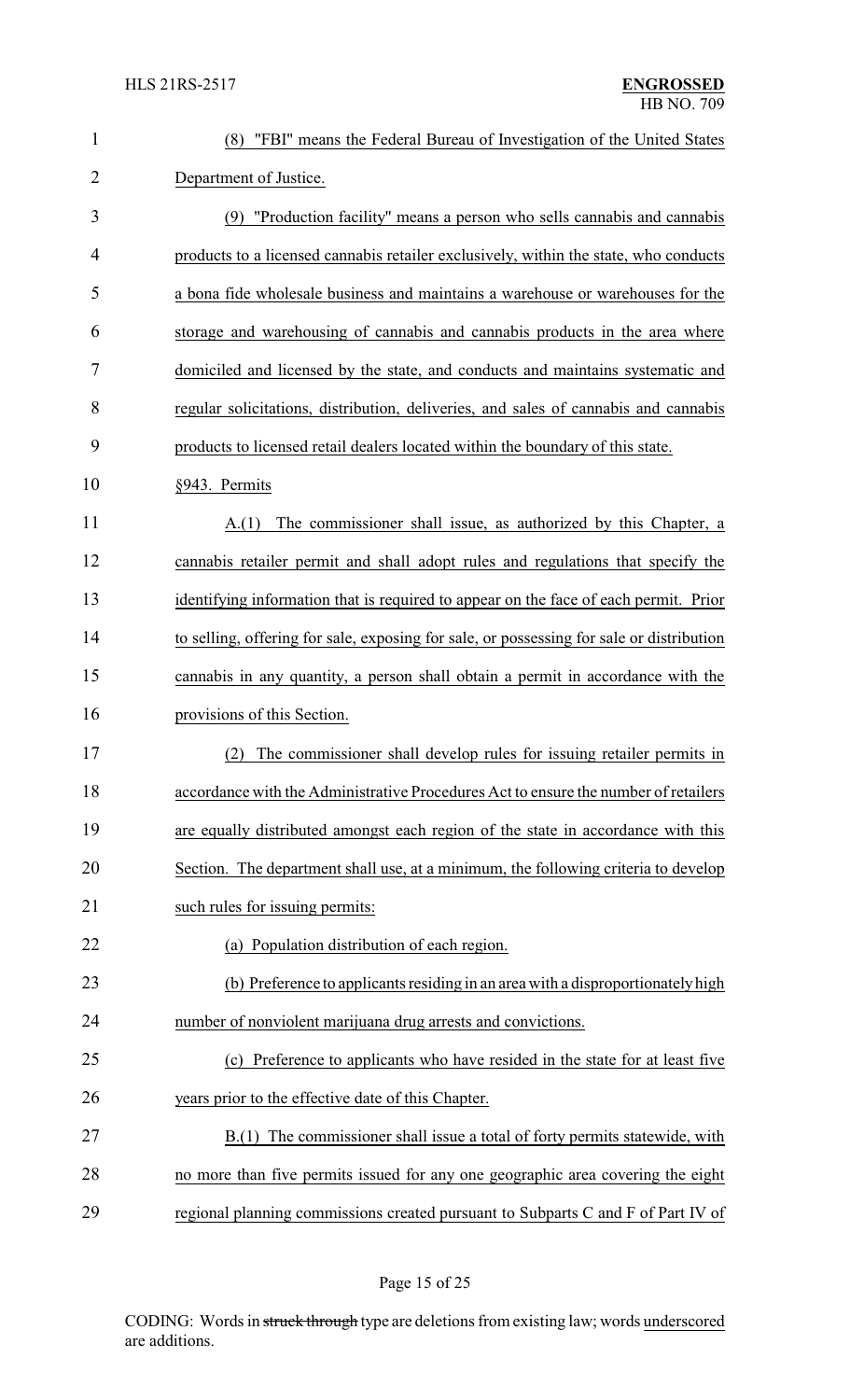| $\mathbf{1}$   | Chapter 1 of Title 33 of the Louisiana Revised Statutes of 1950, except for as        |
|----------------|---------------------------------------------------------------------------------------|
| $\overline{2}$ | provided in Paragraph (2) of this Subsection. A permit shall be valid for a period of |
| 3              | two years unless suspended or revoked pursuant to Chapter.                            |
| 4              | (2) The commissioner may issue more than the allowable statewide total of             |
| 5              | permits if the market demands and requests necessitate such an increase; however,     |
| 6              | the commissioner shall seek to maintain a statewide and regional balance of permits   |
| 7              | issued.                                                                               |
| 8              | (3) Permit holders shall contact the commissioner regarding the renewal of            |
| 9              | all permits prior to the end of the term of the permit in accordance with the         |
| 10             | provisions of this Chapter.                                                           |
| 11             | §944. Fees; disposition of funds                                                      |
| 12             | The department shall establish an application fee to be paid by an<br>A.              |
| 13             | applicant.                                                                            |
| 14             | The application fee shall not exceed two thousand five hundred dollars.<br>(1)        |
| 15             | The application fee shall be payable to the department upon submission                |
| 16             | of the application, and prior to the department beginning any review and an applicant |
| 17             | submitting fingerprints.                                                              |
| 18             | B. The department shall establish a cannabis retailer permit fee to be paid by        |
| 19             | the permittee in accordance with the following:                                       |
| 20             | The initial permit fee shall not exceed one hundred thousand dollars.<br>(1)          |
| 21             | However, the department may reduce the amount of the fee only if the population       |
| 22             | distribution is limited.                                                              |
| 23             | The permit fee shall be payable to the department upon issuance of the                |
| 24             | license. The permittee shall pay a renewal fee of fifty thousand dollars every year   |
| 25             | thereafter.                                                                           |
| 26             | C. All fees collected and retained by the department shall be used to fund the        |
| 27             | expenses related to the regulation and control of cannabis and cannabis products as   |
| 28             | provided for in this Chapter. The department shall use a portion of the application   |
| 29             | fee to cover the expenses associated with obtaining an applicant's fingerprints and   |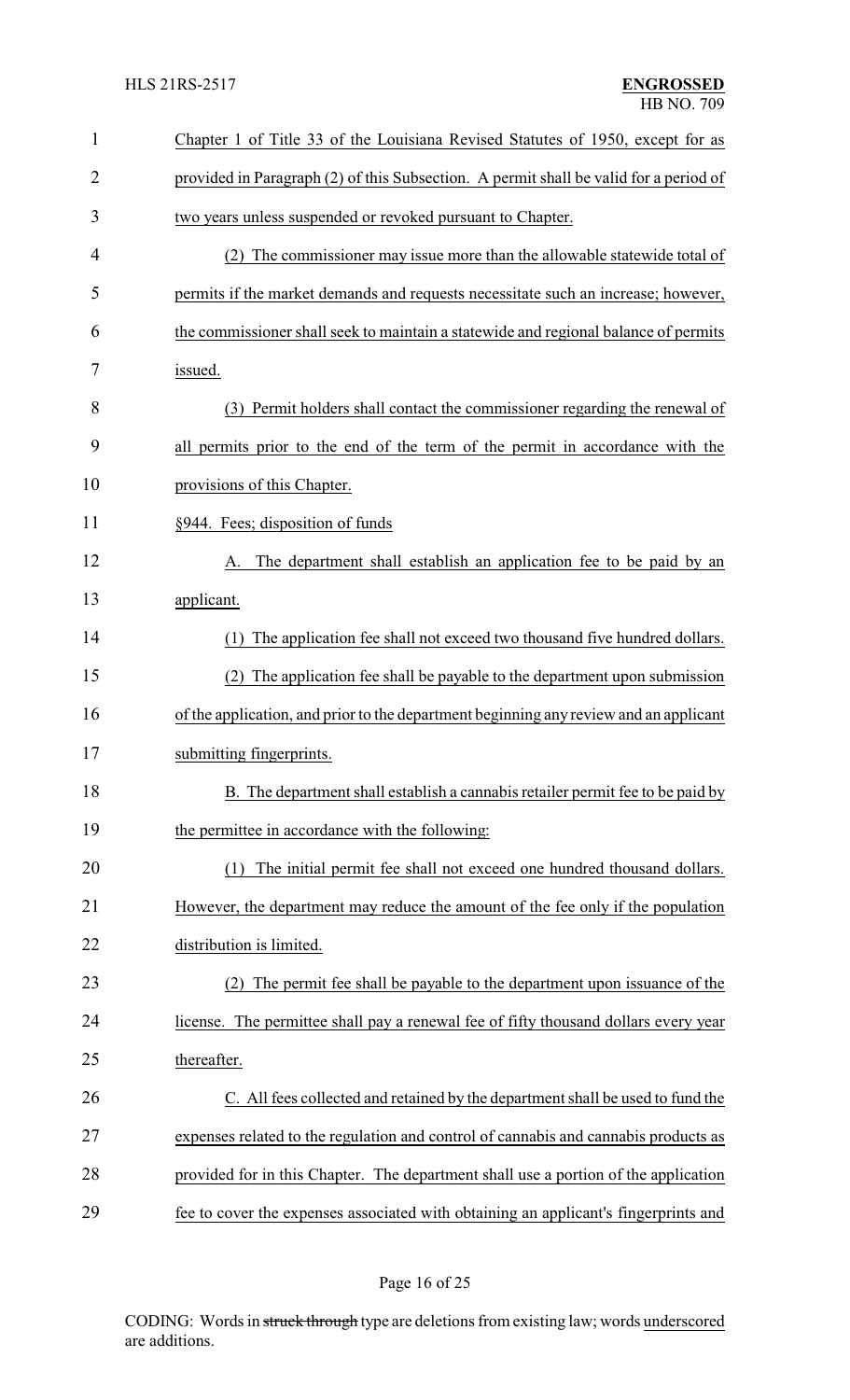| $\mathbf{1}$   | criminal history record information and shall not charge an applicant any fee beyond  |  |  |
|----------------|---------------------------------------------------------------------------------------|--|--|
| $\overline{2}$ | the application fee for these expenses.                                               |  |  |
| 3              | General requirements; authorizations to obtain criminal history record<br>§945.       |  |  |
| 4              | information; qualifications; location; and ratios                                     |  |  |
| 5              | A. An applicant for a retailer permit shall meet the following qualifications:        |  |  |
| 6              | Be twenty-one years of age or older.<br>(1)                                           |  |  |
| 7              | Provide proof of valid lease or ownership of premises in which the<br>(2)             |  |  |
| 8              | business will be located.                                                             |  |  |
| 9              | B. As a condition of eligibility, the department shall require an applicant to        |  |  |
| 10             | do the following:                                                                     |  |  |
| 11             | (1) Submit a full set of fingerprints, in a form and manner prescribed by the         |  |  |
| 12             | department.                                                                           |  |  |
| 13             | (2) Permit the department to request and obtain state and national criminal           |  |  |
| 14             | history record information on the applicant.                                          |  |  |
| 15             | In accordance with the provisions and procedure prescribed by this                    |  |  |
| 16             | Section, the department shall request and obtain state and national criminal history  |  |  |
| 17             | record information from the bureau and the FBI relative to any applicant for          |  |  |
| 18             | licensure whose fingerprints the department has obtained pursuant to this Section for |  |  |
| 19             | the purpose of determining the applicant's suitability and eligibility for a permit.  |  |  |
| 20             | D. Upon request by the department and upon submission of an applicant's               |  |  |
| 21             | fingerprints, and such other identifying information as may be required, the bureau   |  |  |
| 22             | shall survey its criminal history records and identification files and make a         |  |  |
| 23             | simultaneous request of the FBI for similar or related information from other         |  |  |
| 24             | jurisdictions. The bureau may charge the department a reasonable processing fee for   |  |  |
| 25             | conducting and reporting on any such search.                                          |  |  |
| 26             | E. No retail location shall be located in a "drug free zone" as defined in R.S.       |  |  |
| 27             | $17:405(A)$ .                                                                         |  |  |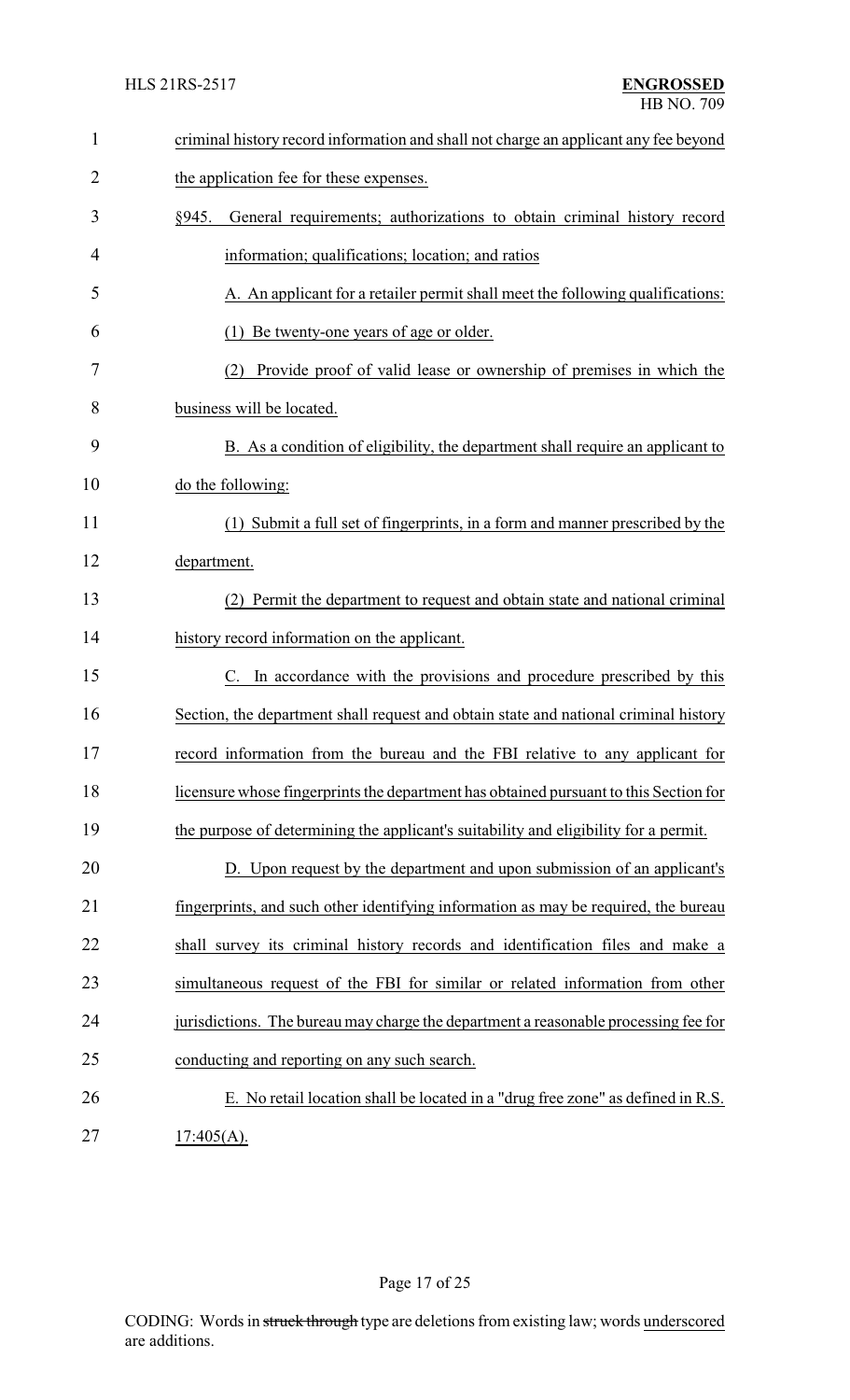| $\mathbf{1}$   | F. Retail locations shall only sell cannabis and cannabis products and shall          |
|----------------|---------------------------------------------------------------------------------------|
| $\overline{2}$ | not sell any other products or services besides cannabis and cannabis products. The   |
| 3              | retail location shall have the following provisions:                                  |
| 4              | (1) The location shall be supervised by a retailer employee at all times when         |
| 5              | customers are present to ensure only persons who are twenty-one years of age and      |
| 6              | older are permitted to enter.                                                         |
| 7              | (2) Retail employees shall make reasonable efforts to limit the number of             |
| 8              | customers in relation to the number of employees present in the location at any time. |
| 9              | (3) If the applicant's business is to be conducted wholly or partly by one or         |
| 10             | more managers, agents, servants, employees, or other representatives, those persons   |
| 11             | shall also possess the qualifications required of the applicant and shall furnish     |
| 12             | verification of suitability in accordance with the provisions of this Chapter.        |
| 13             | G. The commissioner shall promulgate rules and regulations pursuant to the            |
| 14             | provisions of the Administrative Procedure Act as necessary to implement the          |
| 15             | provisions of this Section and any additional requirements.                           |
| 16             | §946. Suitability requirements                                                        |
| 17             | A. The department shall not grant any permit pursuant to the provisions of            |
| 18             | this Chapter if the applicant or any officer, director, or any person having a five   |
| 19             | percent or more economic interest in the entity seeking a permit has been             |
| 20             | disqualified on the basis of the following criteria:                                  |
| 21             | (1) Has been convicted or entered a plea of guilty or nolo contendere for any         |
| 22             | of the following:                                                                     |
| 23             | Theft or attempted theft, illegal possession of stolen things, or any<br>(a)          |
| 24             | offense or attempt involving the misappropriation of property or funds five years     |
| 25             | from the date of application.                                                         |
| 26             | (b) Any offense involving fraud or attempted fraud or false statements or             |
| 27             | declarations five years from the date of application.                                 |
| 28             | (c) A crime of violence as defined in R.S. $14:2(B)$ .                                |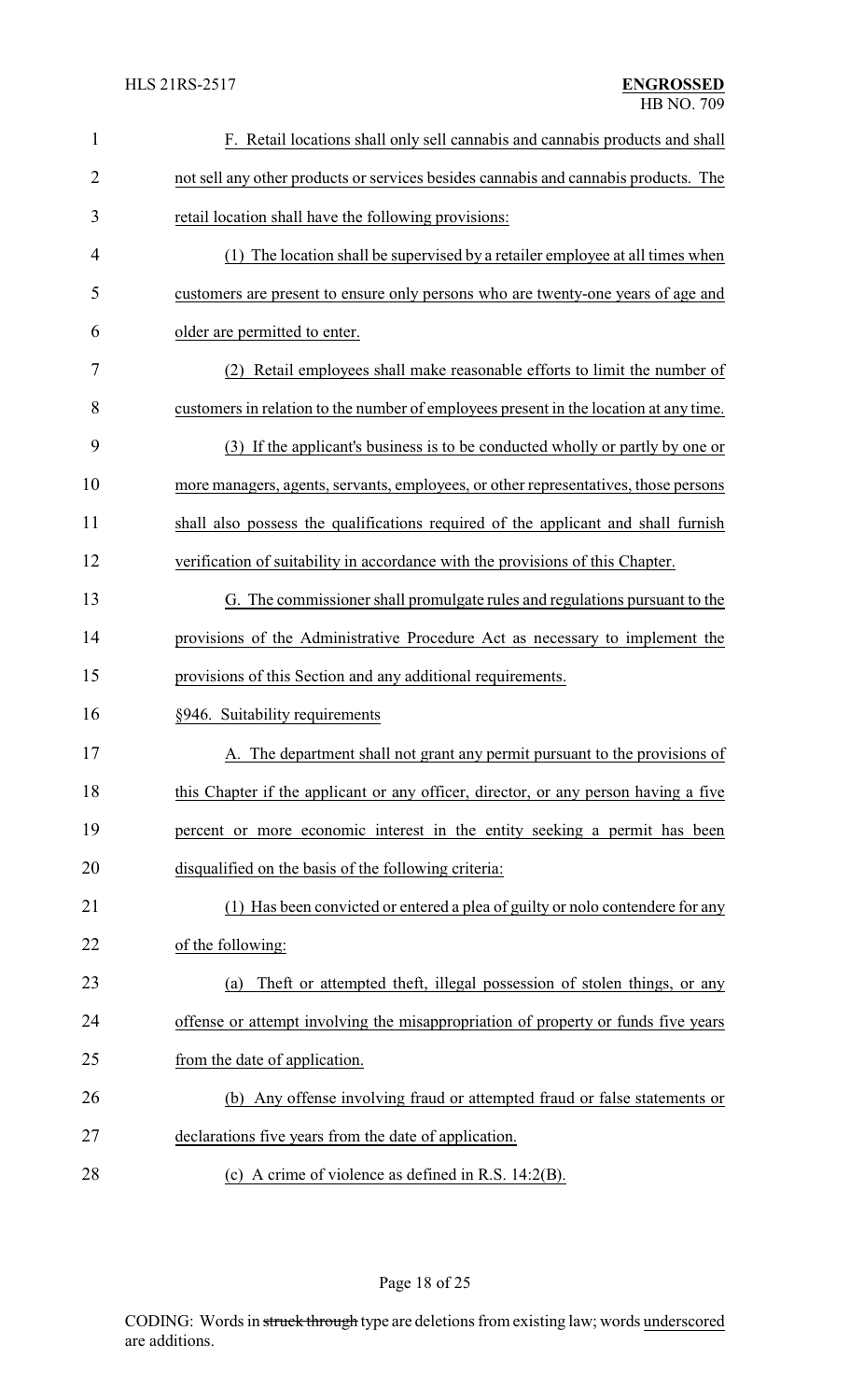| 1              | (d) Any offense involving Schedule I narcotics, provided the offense was not            |
|----------------|-----------------------------------------------------------------------------------------|
| $\overline{2}$ | marijuana related.                                                                      |
| 3              | (2) There is a current prosecution or pending charge against the person in              |
| 4              | any jurisdiction for any offense listed in Paragraph (1) of this Subsection.            |
| 5              | The applicant or any person required to be suitable pursuant to this<br>(3)             |
| 6              | Section fails to provide information and documentation to reveal any fact material      |
| 7              | to a suitability determination or supplies information which is untrue or misleading    |
| 8              | as to a material fact pertaining to the suitability criteria.                           |
| 9              | §947. Age requirements                                                                  |
| 10             | No person under twenty-one years of age shall enter the premises of, or be              |
| 11             | employed in, a cannabis retail establishment.                                           |
| 12             | §948. Cannabis retailer restrictions                                                    |
| 13             | Cannabis retailers are prohibited from all of the following activities:                 |
| 14             | The sale of more than one ounce of cannabis or cannabis related products                |
| 15             | to any individual per calendar day.                                                     |
| 16             | The sale of cannabis or cannabis products over the internet. All sales of               |
| 17             | cannabis and cannabis products shall take place within a cannabis retail location.      |
| 18             | (3) The sale or giving away of any consumable that is not cannabis or a                 |
| 19             | cannabis product, including but not limited to cigarettes or tobacco products, alcohol  |
| 20             | beverages, food products, and non-alcohol beverages.                                    |
| 21             | (4) The sale or giving away of any service that is not related to the sale of           |
| 22             | cannabis or a cannabis product.                                                         |
| 23             | (5) Providing or allowing entertainment of any type on the premises of the              |
| 24             | retail location.                                                                        |
| 25             | §949. Suspension or revocations of retailer permits                                     |
| 26             | No person holding a permit and no agent, associate, employee,<br>A.                     |
| 27             | representative, or servant agent of any person, shall do or permit any of the following |
| $\bigcap$      |                                                                                         |

28 acts to be done on or about the licensed premises: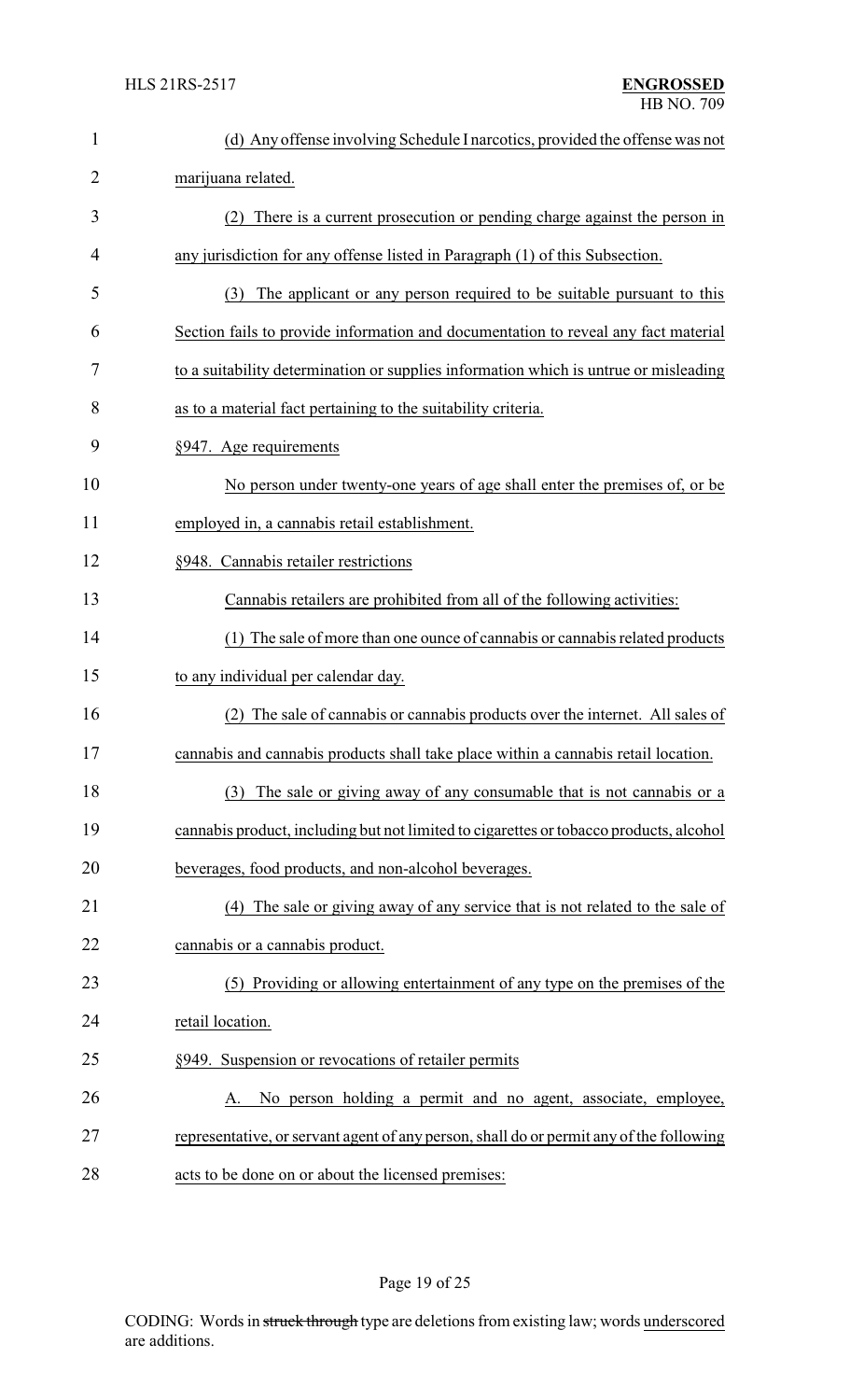| $\mathbf{1}$   | Sell or serve cannabis or cannabis products to any person under<br>(1)(a)              |  |
|----------------|----------------------------------------------------------------------------------------|--|
| $\overline{2}$ | twenty-one years of age. To determine the age of the consumer, each person shall       |  |
| 3              | submit any one of the following:                                                       |  |
| 4              | (i) A valid, current Louisiana driver's license which contains a photograph            |  |
| 5              | of the person presenting the driver's license. For the purposes of this Item, a        |  |
| 6              | digitized credential through an electronic wallet, commonly known as "LA Wallet",      |  |
| 7              | shall also be an acceptable form of a Louisiana driver's license.                      |  |
| 8              | A valid, current driver's license of another state which contains a<br>(ii)            |  |
| 9              | photograph of the person and birth date of the person submitting the driver's license. |  |
| 10             | A valid, current special identification card issued by the state of<br>(iii)           |  |
| 11             | Louisiana pursuant to R.S. 40:1321 containing a photograph of the person submitting    |  |
| 12             | the identification card.                                                               |  |
| 13             | (iv) A valid, current passport or visa issued by the federal government or             |  |
| 14             | another country or nation, that contains a permanently attached photograph of the      |  |
| 15             | person and the date of birth of the person submitting the passport or visa.            |  |
| 16             | A valid, current military or federal identification card issued by the<br>(v)          |  |
| 17             | federal government containing a photograph of the person and date of birth of the      |  |
| 18             | person submitting the identification card.                                             |  |
| 19             | A valid, current special identification card of another state which<br>(vi)            |  |
| 20             | contains a photograph of the person and birth date of the person submitting the        |  |
| 21             | identification card.                                                                   |  |
| 22             | (b) Each form of identification listed in Subparagraph (a) of this Paragraph           |  |
| 23             | shall on its face establish the age of the person as twenty-one years of age or older, |  |
| 24             | and there shall be no reason to doubt the authenticity or correctness of the           |  |
| 25             | identification. No form of identification mentioned in Subparagraph (a) of this        |  |
| 26             | Paragraph shall be accepted as proof of age if it is expired, defaced, mutilated, or   |  |
| 27             | If the state identification card or lawful identification submitted is a<br>altered.   |  |
| 28             | duplicate, the person shall submit additional identification which contains the name,  |  |
| 29             | date of birth, and photograph of the person. A duplicate driver's license shall be     |  |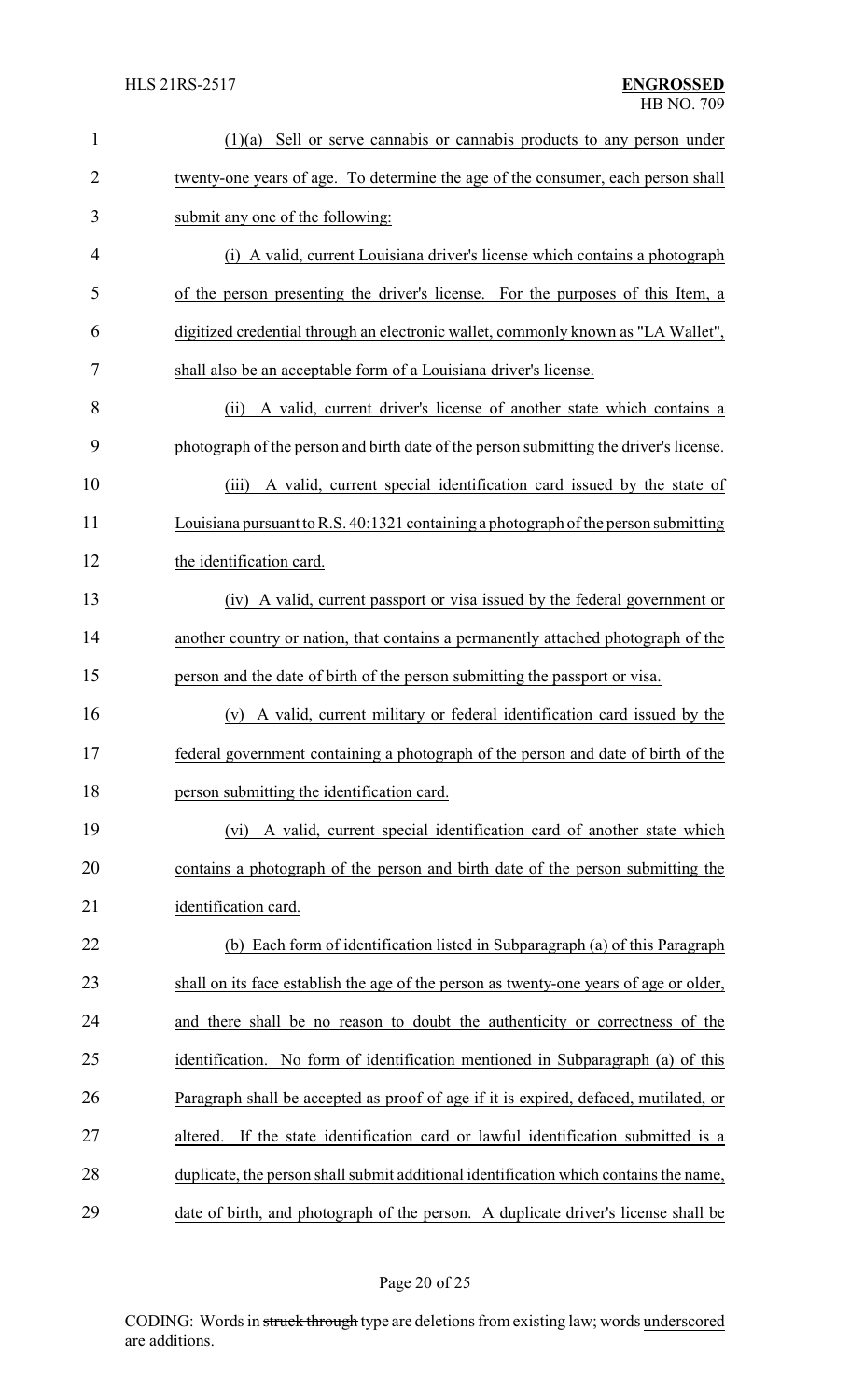| $\mathbf{1}$   | considered lawful identification for the purposes of this Paragraph, and a person shall |  |
|----------------|-----------------------------------------------------------------------------------------|--|
| $\overline{2}$ | not be required to submit additional information containing the name, date of birth,    |  |
| 3              | and picture of the person. In addition, an educational institution identification card, |  |
| $\overline{4}$ | check cashing identification card, or employee identification card shall not be         |  |
| 5              | considered as lawful identification for the purposes of this Paragraph.                 |  |
| 6              | $(2)(a)$ Intentionally entice, aid, or permit any person under the age of twenty-       |  |
| 7              | one to visit or loiter in or about any place where cannabis or cannabis products are    |  |
| 8              | the principal commodities sold, handled, or given away.                                 |  |
| 9              | (b) Permit any person under twenty-one years of age to work in or on the                |  |
| 10             | premises in any capacity.                                                               |  |
| 11             | (3) Permit any prostitution activities on the licensed premises even if such            |  |
| 12             | activities are permitted by law.                                                        |  |
| 13             | (4) Sell, offer for sale, possess, or permit the consumption on or about the            |  |
| 14             | licensed premises of any kind or type of cannabis or cannabis products.                 |  |
| 15             | Intentionally conduct illegal gambling, as defined by law, on the<br>(5)                |  |
| 16             | premises described in the application for the permit.                                   |  |
| 17             | (6) Fail to keep the premises clean and sanitary.                                       |  |
| 18             | Illegally sell, offer for sale, possess, or permit the consumption on or<br>(7)         |  |
| 19             | about the licensed premises of any kind or type of controlled dangerous substances      |  |
| 20             | or other illegal substances.                                                            |  |
| 21             | (8) Permit any disturbance of the peace or obscenity, or any lewd, immoral,             |  |
| 22             | or improper entertainment, conduct, or practices on the licensed premises.              |  |
| 23             | B. A violation of the provisions of this Section by a retail dealer's agent,            |  |
| 24             | associate, employee, representative, or servant shall be considered an act of the       |  |
| 25             | retailer for purposes of suspension or revocation of a permit.                          |  |
| 26             | C. A person who violates the provisions of this Section or any rule or                  |  |
| 27             | regulation of the commissioner, where no other penalty is provided for in this          |  |
| 28             | Section, shall be fined not less than two thousand five hundred dollars nor more than   |  |
| 29             | ten thousand dollars, imprisoned for not less than six months nor more than five        |  |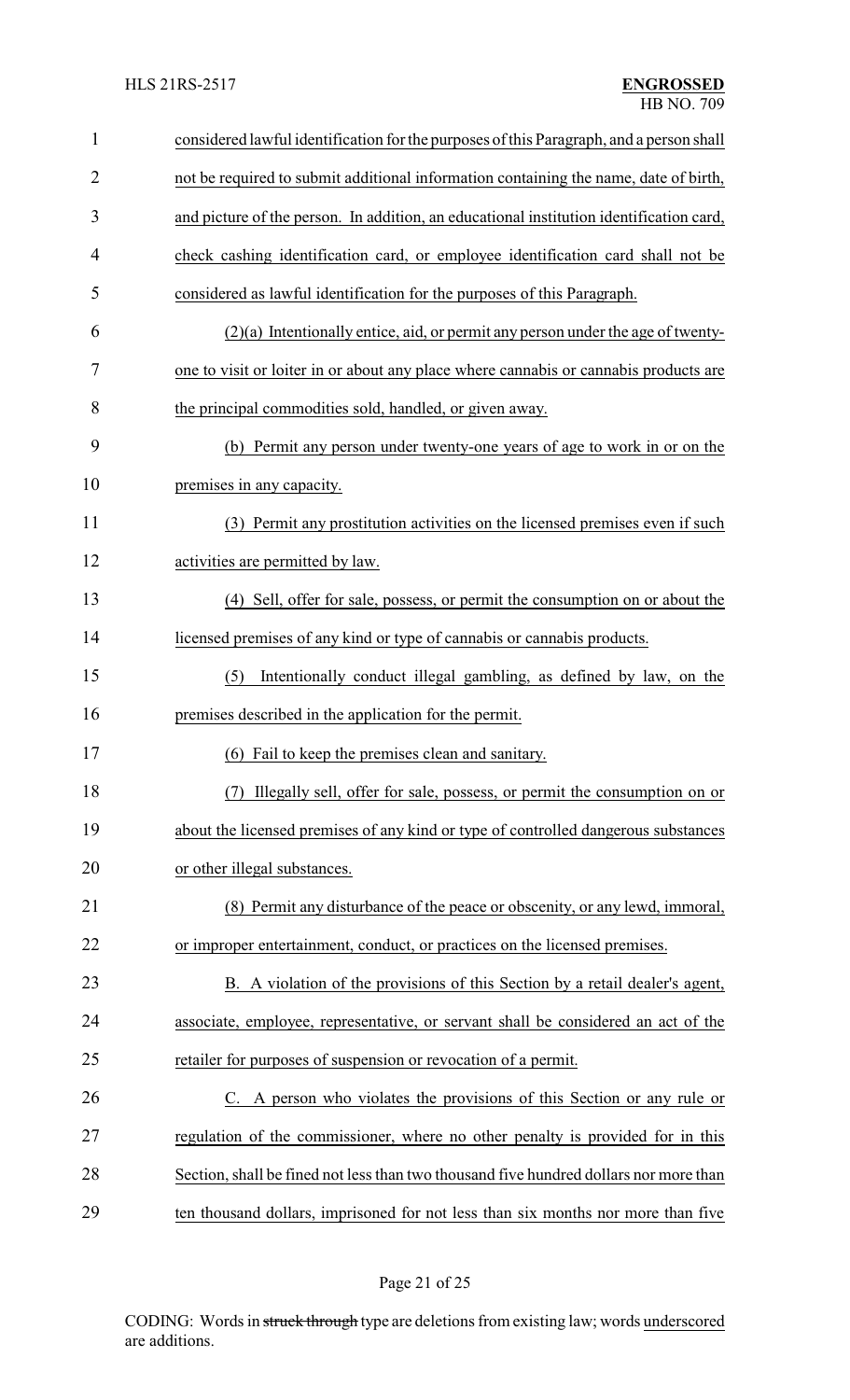| $\mathbf{1}$   | years, or both. Any such violation shall be sufficient cause for the suspension or              |  |
|----------------|-------------------------------------------------------------------------------------------------|--|
| $\overline{2}$ | revocation of a permit.                                                                         |  |
| 3              | D. Notwithstanding the issuance of a permit by way of renewal, the                              |  |
| 4              | commissioner may revoke or suspend such permit, as prescribed by this Chapter, for              |  |
| 5              | violations of this Section occurring during the permit period immediately preceding             |  |
| 6              | the issuance of such permit.                                                                    |  |
| 7              | Section 3.(A) The commissioner of agriculture and forestry shall initiate the                   |  |
| 8              | promulgation of all rules required by the provisions of Section 1 of this Act through the       |  |
| 9              | notice of intent process provided by R.S. 49:953(A) prior to December 1, 2021.                  |  |
| 10             | (B) The commissioner of agriculture and forestry shall take no action to enforce the            |  |
| 11             | provisions of Section 1 of this Act prior to the sixtieth day after the date of adoption of the |  |
| 12             | administrative rules required by this Section.                                                  |  |
| 13             | Section 4.(A) The commissioner of alcohol and tobacco control shall initiate the                |  |
| 14             | promulgation of all rules required by the provisions of Section 2 of this Act through the       |  |
| 15             | notice of intent process provided by R.S. 49:953(A) prior to December 1, 2021.                  |  |
| 16             | (B) The commissioner of alcohol and tobacco control shall take no action to enforce             |  |
| 17             | the provisions of Section 2 of this Act prior to the sixtieth day after the date of adoption of |  |
| 18             | the administrative rules required by this Section.                                              |  |
| 19             | Section 5. Sections 1 through 4 of this Act shall take effect and become operative              |  |
| 20             | if and when the Act which originated as House Bill No. 243 of this 2021 Regular Session         |  |
| 21             | of the Legislature is enacted and becomes effective.                                            |  |
|                |                                                                                                 |  |

### DIGEST

The digest printed below was prepared by House Legislative Services. It constitutes no part of the legislative instrument. The keyword, one-liner, abstract, and digest do not constitute part of the law or proof or indicia of legislative intent. [R.S. 1:13(B) and 24:177(E)]

| HB 709 Engrossed | 2021 Regular Session | Newell |
|------------------|----------------------|--------|
|                  |                      |        |

**Abstract:** Provides for the regulation of the cultivation, manufacture, and retail sale of cannabis and cannabis products.

Proposed law creates a program of social equity in the cannabis industry for the purpose of offering financial assistance and license application benefits to individuals most directly and adversely impacted by enforcement of cannabis-related laws and who are interested in starting cannabis businesses.

CODING: Words in struck through type are deletions from existing law; words underscored are additions.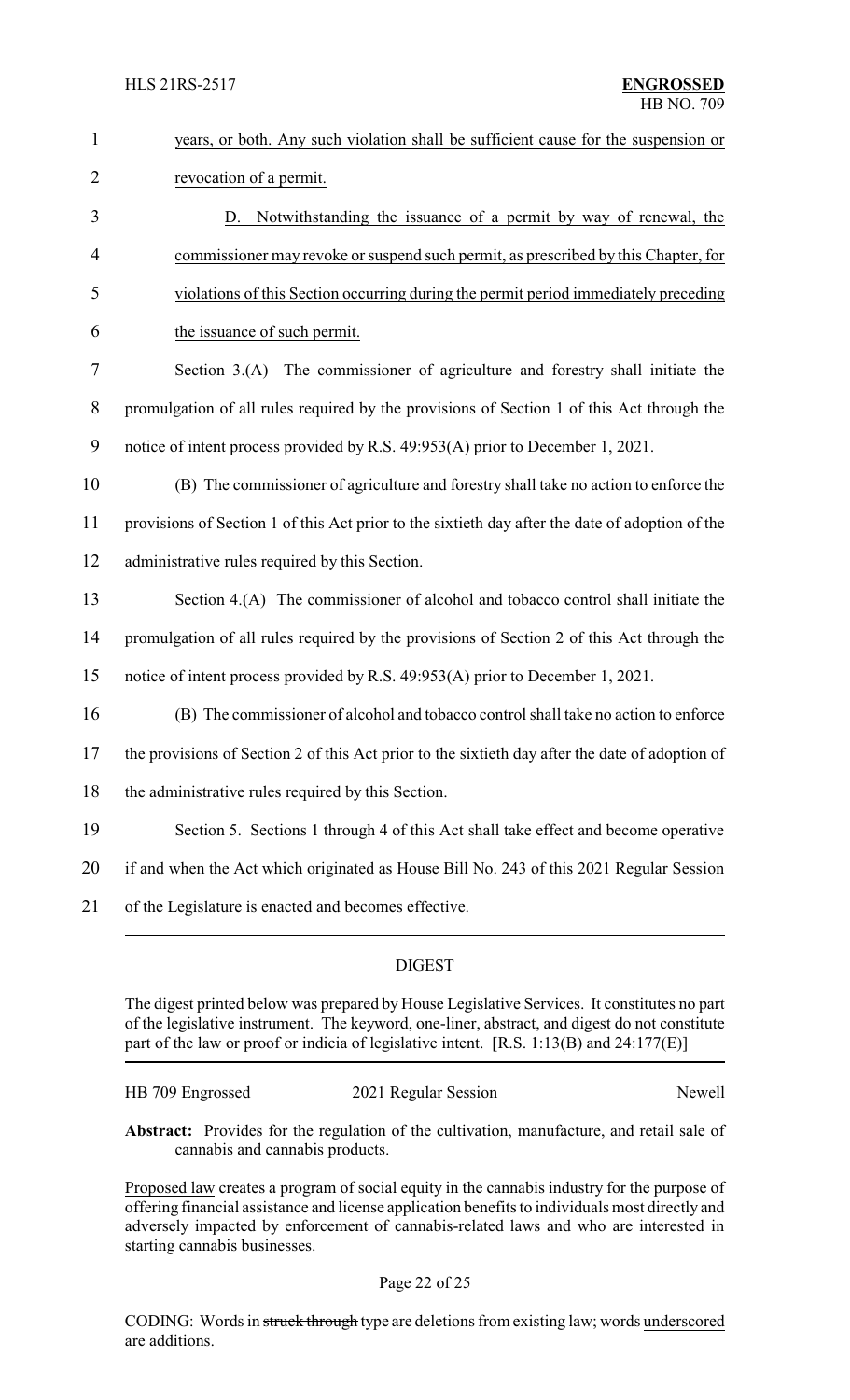Proposed law authorizes the Dept. of Agriculture and Forestry to create and issue up to 10 cannabis production facility licenses.

Proposed law defines "applicant", "bureau", "cannabis", "cannabis equity applicant", "cannabis equity licensee", "cannabis equity program", "commissioner", "criminal history record information", "cultivate", or "cultivating", "department", "FBI", "licensee", "licensure", "permit", "permittee", "production facility", and "retailer".

Proposed law requires applicants and subcontractors to undergo a state and national criminal background check and prohibits the department from issuing a license or approving a contract if the applicant, subcontractor, or any officer, director, or person with a 5% or more economic interest in the license has been convicted of or entered a guilty or nolo contendere plea for certain criminal offenses.

Proposed law requires each applicant of a production facility license and a retailer permit to pay an application fee not to exceed \$2,500, which will cover administrative costs, and each production facility licensee to pay an annual license fee not to exceed \$100,000.

Proposed law requires each production facility licensee to pay a suitability fee, which will be paid to the La. State Police, Gaming Division for the purpose of investigating a chosen licensee's qualifications and an annual \$50 permit fee for each person employed in the operation or supervision of the licensee's operation.

Proposed law requires the department to develop rules for the issuing of licenses based on a minimum criteria of the following:

- (1) Population distribution of the state.
- (2) Issue at least one license to a cannabis equity applicant qualified under the cannabis equity program for every one license issued to a non cannabis equity applicant.
- (3) Applicants who have resided in this state or owned the property on which the production facility will be located for at least five years prior to the effective date of this Act and have a stake of at least fifty-one percent ownership in the property.

Proposed law prohibits licensees from selling or transferring their license to another person that has not been a La. resident for at least five years prior to the sale or transfer or to an entity that does not have an ownership group made up of at least 51% of La. residents residing in the state at least five years prior to the sale or transfer.

Proposed law prohibits anyone from being licensed, or to contract, to cultivate, process, transport, or sale cannabis or cannabis products in the state that has been disqualified on the basis of the following:

- (1) Has been convicted or entered a plea of guilty or nolo contendere for any of the following:
	- (a) Theft or attempted theft, illegal possession of stolen things, or any offense or attempt involving the misappropriation of property or funds within five years from the date of application.
	- (b) Any offense involving fraud or attempted fraud or false statements or declarations within five years from the date of application.
	- (c) A crime of violence as defined in present law (R.S. 14:2(B)).
	- (d) Any offense involving Schedule I narcotics, provided the offense was not marijuana related.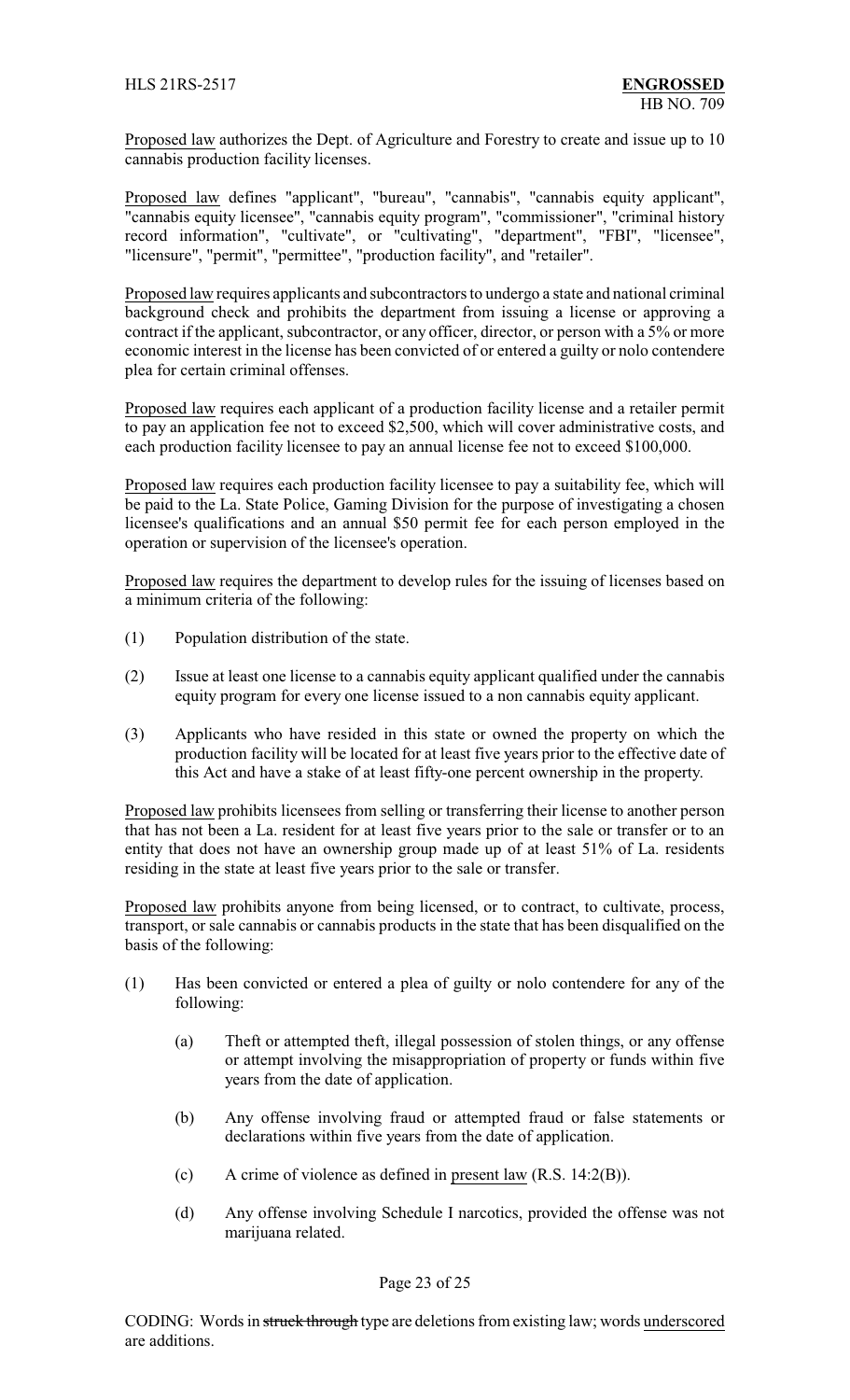- (2) There is a current prosecution or pending charge against the person in any jurisdiction for any offense listed in proposed law.
- (3) Fails to provide information and documentation to reveal any fact material to a suitability determination or supplies information which is untrue or misleading as to a material fact pertaining to the suitability criteria.

Proposed law allows for the transportation of cannabis and cannabis products in limited situations between licensees and establishes a \$250 contract carrier permit fee for any third party contracting with a licensee for the purpose of transporting cannabis and cannabis products.

Proposed law provides for civil penalties up to \$50,000 per violation per day based upon ruling of the commissioner of agriculture.

Proposed law clarifies that proposed law does not interfere with the rights of medical marijuana patients or licensed medical marijuana production facilities and requires the department to issue a production facility license to any current therapeutic marijuana license holder.

Proposed law requires the commissioner of the office of alcohol and tobacco control to issue cannabis retailer permits and requires such a permit prior to selling cannabis or cannabis products. Specifies that the retailer permit is valid for a two-year period. Limits the number of permits to be issued in the state to 40 total and requires no more than five per regional planning area of the state, but provides for situations where the commissioner may increase the total permits issued.

Proposed law requires an initial retailer permit fee not to exceed \$100,000, which may be reduced by the commissioner if the population distribution is limited, and an annual renewal fee of \$50,000 every year thereafter.

Proposed law requires applicants for a retailer permit to be at least 21 years of age or older, and prohibits anyone under the age of 21 from working in or entering the premises of a retailer. Requires any employee of a retailer to furnish verification to the permittee that the same suitability requirements as the permittee are met.

Proposed law restricts production facilities and retail locations from being located in a "drug free zone".

Proposed law includes additional restrictions, including the following prohibitions:

- (1) Selling more than one ounce of cannabis or cannabis products to any individual per calendar day.
- (2) Selling cannabis or cannabis products to persons under the age of 21. Requires certain forms of identification to be presented to the retailer.
- (3) Selling cannabis or cannabis products on the internet.
- (4) Giving away or selling any consumable that is not cannabis or cannabis products, including but not limited to, tobacco and alcohol products.
- (5) Selling any products or services other than cannabis or cannabis products.
- (6) Providing or permitting entertainment of any kind on the premises.
- (7) Permitting prostitution on the premises.